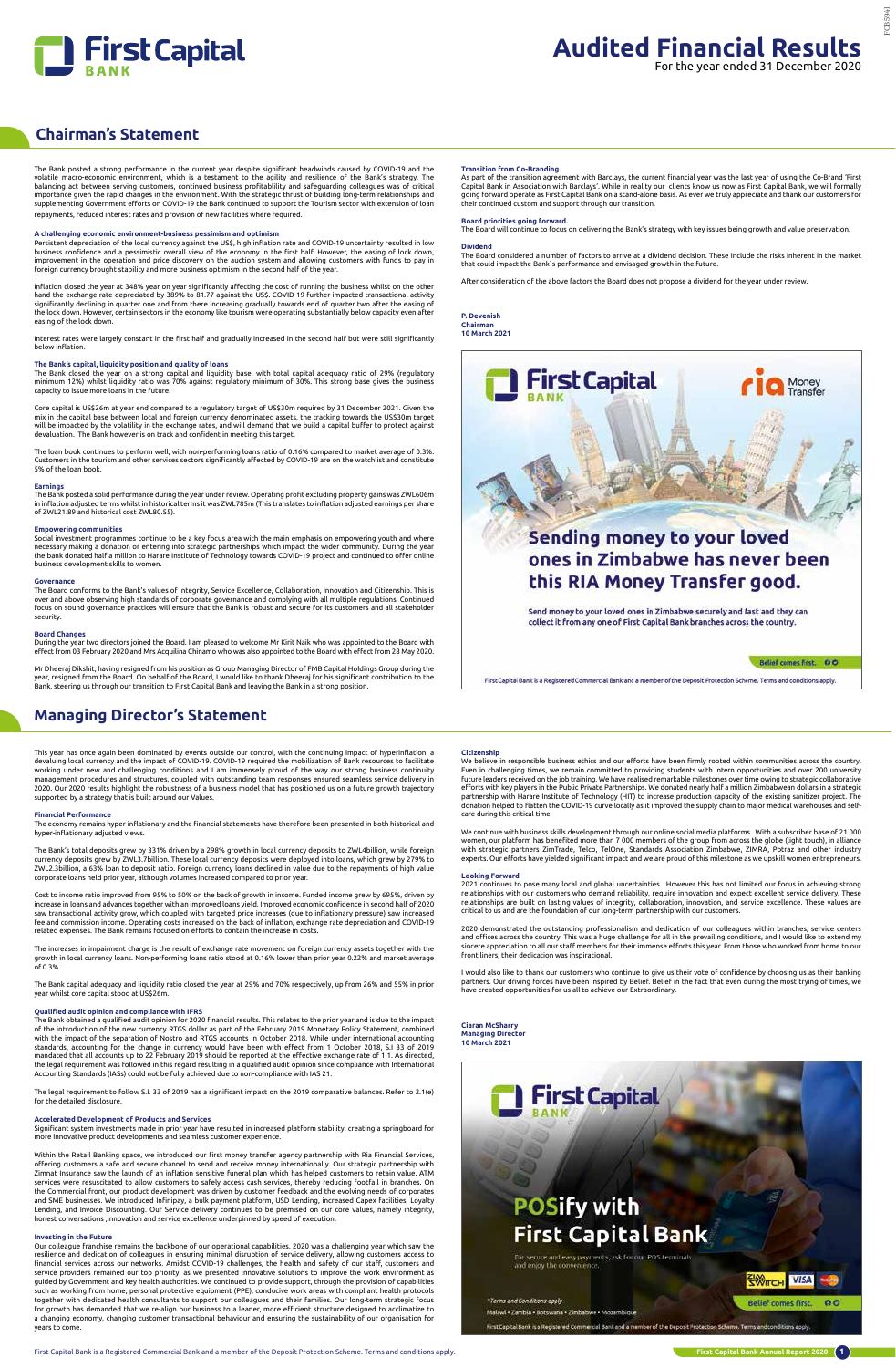

The Board of Directors of First Capital Bank Limited ("the Board/First Capital Bank") is committed to and recognises the importance of strong governance practices. The board understands that a comprehensive corporate governance framework is vital in supporting executive management in its execution of strategy and in driving long term sustainable performance. In order to achieve good governance, the Board subscribes to principles of international best practice in corporate governance as guided by, among others, the Banking Act [Chapter 24:20], the Companies and other Business Entities Act [Chapter 24:31], the Reserve Bank of Zimbabwe Corporate Governance Guideline No.1 of 2004, the Zimbabwe Stock Exchange Listing Rules SI134/2019 and the Zimbabwe National Code on Corporate Governance.

The Board continuously reviews its internal governance standards and practices, to ensure that it modifies and aligns them with local and international corporate governance requirements as appropriate. As part of its continuing efforts to achieve good governance, the Board promotes the observance of the highest standards of corporate governance in First Capital Bank and ensures that this is supported by the right culture, values and behaviours from the top down. First Capital Bank is committed to the principles of fairness, accountability, responsibility and transparency. To this end the Board, is<br>accountable to its shareholders and all its stakeholders including the Bank's employees, customers authorities and the community from which it operates through transparent and accurate disclosures.

#### **Board responsibilities**

The Board is responsible for setting the strategic direction of the Bank as well as determining the way in which specific governance matters are approached and addressed, approving policies and plans that give effect to the strategy, overseeing and monitoring the implementation of strategy by management and ensuring accountability through among other means<br>adequate reporting and disclosures. The Board is guided by the Board Charter in the execution of its mandate the board Chairman and that of the Managing Director are separate and clearly defined and the board ensures a division of responsibilities at all times to achieve a balance of authority and power so that no one individual has unfettered decision making powers.

#### **Board Chairman and non-executive directors**

Openness and transparency are key enablers for the Board to discharge its mandate fully and effectively. The non-executive<br>directors have unrestricted access to all relevant records and information of the Bank as well as t board is empowered to seek any professional advice or opinion it may require to allow for the proper discharge of its duties.

The Board of directors is led by an independent non-executive Chairman, whose primary duties include providing leadership of the Board and managing the business of the Board through setting its agenda, taking full account of issues and concerns of the Board, establishing and developing an effective working relationship with the Executive directors,<br>driving improvements in the performance of the Board and its committees, assisting in the identificatio of talent to the Board, managing performance appraisals for directors including oversight of the annual Board effectiveness review and proactively managing regulatory relationships in conjunction with management. In addition, the non-executive<br>directors proactively engage with the Bank's management to challenge and improve strategy implementati support to management and to test and challenge the implementation of controls, processes and policies which enable risk to be effectively assessed and managed.

The Chairman works together with the non-executive directors to ensure that there are effective checks and balances between executive management and the Board. The majority of the Board members are independent non-executive directors which provide the necessary independence for the effective discharge of the Board's duties and compliance with regulatory requirements.

#### **Executive directors**

In our endeavour to instil a culture of sound business ethics, all employees and directors are requested to attest to an Anti-Bribery and Corruption declaration which essentially seeks to ensure that our directors, management and staff observe<br>the highest standards of integrity in all their dealings and at all times. The Bank has a zero tolerance

The executive management team is led by the Managing Director. Management's role is to act as trustees of the shareholder's capital. Their main responsibilities include reporting to the Board on implementation of strategy, effectiveness of risk management and control systems, business and financial performance, preparation of financial statements and on an ongoing basis, keeping the Board fully informed of any material developments affecting the business.

#### **Directors' remuneration**

The Board Remuneration Committee sets the remuneration policy and approves the remuneration of the executive directors and other senior executives as well as that of the non-executive directors. The remuneration package of executive directors includes a basic salary and a performance bonus which is paid based on the performance of the company as well as that of the individual. The Bank also has in place a share option scheme, meant to be a long term retention incentive for employees.

#### **Board diversity**

The First Capital Bank Board recognises the importance of diversity and inclusion in its decision making processes. The board is made up of six independent non-executive directors, two non-executive directors and two executive directors. Three members of the board (30%) are female. The Board members have an array of experience in commercial and retail banking, accounting, legal, corporate finance, marketing, business administration, economics, human resources management and executive management.

#### **Access to information**

#### **Share Dealings / Insider trading**

The directors, management and staff of First Capital Bank are prohibited from dealing in the company's shares whether directly or indirectly, during "closed periods" which are the periods that are a month before the end of the interim or full year reporting period until the time of the publication of the interim or full year results.

Further, directors, management and staff are prohibited from dealing in the company's shares whenever the company is going through certain corporate actions or when they are in possession of non-public information that has the potential of impacting the share price of the company.

#### **Communication with stakeholders**

First Capital Bank communicates with its stakeholders through various platforms including the Annual General Meeting, analyst briefings, town halls, press announcements of interim and full year financial results, notices to shareholders and stakeholders and annual reporting to shareholders and stakeholders. The Board and management of First Capital Bank also actively engage regulatory authorities including the Reserve Bank of Zimbabwe, the Zimbabwe Stock Exchange and the Deposit Protection Corporation.

#### **Internal Audit**

First Capital Internal Audit is an independent control function which supports the business by assessing how effectively risks are being controlled and managed. It works closely with the business helping drive improvements in risk management. This is done through reviewing how the business undertakes its processes as well as reviewing systems used by the business.<br>The internal audit function reports its findings to management and guides them in making positive chang processes, systems and the control environment. The Internal Audit function also monitors progress to ensure management<br>effectively remediates any internal control weaknesses identified as quickly as possible. The First Ca Internal Audit reports directly to the Chairman of the Board Audit Committee and administratively to the Managing Director.

#### **Declaration of interest**

The Board of First Capital Bank believes in the observance of ethical business values from the top to the bottom. To this end, the Board has in place a policy that manages conflict of interest including situational and transactional conflict. Directors disclose their interests on joining the Board and at every meeting of the directors they disclose any additional interests and confirm or update their declarations of interest accordingly.

#### **Ethics**

corruption. In addition, the business has a whistle-blowing facility managed by Deloitte through which employees can raise any concerns they may have anonymously.

#### **Director induction and development**

Board conformance and performance is enhanced through continuous learning. As part of its learning program, the Board has in place a comprehensive induction plan for on-boarding new directors. Further, as part of continuing director development, Board members attend director training programs.

#### **Board activities**

The Board of Directors held four board meetings in the year 2020, one strategy review meeting and a board evaluation review meeting. Each board Committee held at least four quarterly meetings. The areas of focus included the setting of strategic direction, the review of strategy and business operations, business continuity in light of the COVID-19 pandemic and the attendant lock downs, credit sanctioning as per approved limits, review of internal controls and financial reports, review of the quality of the loan book, review and oversight of the Bank's risk management processes and oversight of the recruitment, remuneration and performance reviews of senior management. A table detailing director's attendance of meetings during 2020 is shown in the last part of this report.

Due to the COVID-19 pandemic, the board had to adopt to new ways of working as board meetings from quarter two of 2020 were held online to allow for physical and social distancing. The Board ensured that it continued to discharge its responsibilities in terms of the steering and setting of strategic direction, approval of relevant policies and plans, oversight over the implementation of strategic and operational plans and ensuring management remained accountable to all of the Bank's stakeholders. As a result, the board held its strategy review meeting for 2020 and strategy remained a key agenda item for all board meetings. Management continued to account to the Board through more frequent board updates shared electronically, which ensured that the board remained up to date regarding the implementation of strategic and operational plans and all other matters affecting or impacting the Bank.

### **Corporate Governance Statement**

#### **Board and director evaluation**

The Board conducts an annual evaluation process which assesses the performance and effectiveness of individual directors, the Board Chairman, Committees and overall performance of the Board. This process is facilitated by an external party to allow for objectivity. The evaluation process involves directors completing evaluation questionnaires and having one on one meeting with the facilitator. The results of the evaluation are collated, a report is produced and feedback provided to the Board. The Board also submits the evaluation report to the Reserve Bank of Zimbabwe. The Board conducted its evaluation for the year ended 2020 and a report was submitted to the RBZ. Board performance and evaluation was rated as strong by directors.

#### **Board committees**

The Board has delegated some of its duties and responsibilities to sub-committees to ensure the efficient discharge of the Board's mandate. The ultimate responsibility of running the Bank however still remains with the Board. The subcommittees of the Board are regulated by terms of reference which are reviewed every year or as and when necessary. The Committees meet at least once every quarter and are all chaired by Independent non-executive directors as detailed below.

#### **Audit Committee**

The primary functions of the Committee are to oversee the financial management discipline of the Bank, review the Bank's accounting policies, the contents of the financial reports, disclosure controls and procedures, management's approach to internal controls, the adequacy and scope of the external and internal audit functions, compliance with regulatory and financial reporting requirements, oversee the relationship with the Bank's external auditors, as well as providing assurance to the Board that management's control assurance processes are being implemented and are complete and effective. At each meeting, the Committee reviews reported and noted weaknesses in controls and any deficiencies in systems and the remediation plans to address them. The Committee also monitors the ethical conduct of the Bank, its executives and senior officers and advises the Board as to whether or not the Bank is complying with the aims and objectives for which it has been established. During the period under review, there were no material losses as a result of internal control breakdowns.

The committee is wholly comprised of independent non-executive directors. The members of the Committee as at 31 December 2020 were:- A. Chinamo (Chairperson)

T. Moyo K. Terry

#### **Board Credit Committee**

The Board Credit Committee is tasked with the overall review of the Bank's lending policies. At each meeting, the Committee deliberates and considers loan applications beyond the discretionary limits of management. It ensures that there are effective procedures and resources to identify and manage irregular or problem credit facilities, minimize credit loss and maximize recoveries. It also directs, monitors, reviews and considers all issues that may materially impact on the present and future quality of the Bank's credit risk management.

The Committee comprises one executive member and three non-executive directors. The members of the Committee as at 31 December 2020 were:-

- K. Terry (Chairperson) H. Anadkat
- K. Naik
- C. McSharry

#### **Loans Review Committee**

This Committee has the overall responsibility for the complete review of the quality of the Bank's loan portfolio to ensure that the lending function conforms to sound lending policies and keeps the Board and management adequately informed on noted risks. It assists the Board with discharging its responsibility to review the quality of the Bank's loan portfolio. At every meeting, it reviews the quality of the loan portfolio with a view to ensuring compliance with the banking laws and regulations and all other applicable laws as well as internal policies.

The Committee comprises three non-executive directors. The members of the Committee as at 31 December 2020 were:- T. Moyo (Chairperson)

S. N.Moyo M. Twigger

#### **Human Resources and Nominations Committee**

The Human Resources and Nominations Committee assists the Board in the review of critical personnel issues as well as acting as a Remuneration and Terminal Benefits Committee. The Committee reviews and approves overall recommendations on employee remuneration as well as approving managerial appointments. The Committee ensures that the remuneration of directors is in line with the nature and size of the operations of the Bank as well as the Banks performance. In addition, the Committee also considers nominations to the Board and succession planning for the Board.

The Committee comprises three non-executive directors. The members of the Committee as at 31 December 2020 were:- K. Naik (Chairperson)

P. Devenish

### H. Anadkat

**Board Risk Committee**

The Board Risk Committee is charged with the responsibility to oversee the Bank's overall enterprise risk environment under three broad areas of Operational Risk, Credit Risk Management and Market Risk. These are controlled and managed independently from risk taking functions and other committees of the Bank. The committee is responsible for the policies and procedures designed to monitor, evaluate and respond to risk trends and risk levels across the Bank ensuring that they are kept within acceptable levels.

The Committee comprises two non-executive directors. As at 31 December 2020 members of the committee were:- S. N. Moyo (Chairperson)

A. Chinamo

#### **Board IT Committee**

The Board IT Committee is a committee of the Board, established to have strategic oversight and governance of the Company's strategic investment in IT, as well as data protection and information management.

The Committee comprises two non-executive directors and an executive director. As at 31 December 2020 the Committee was made up of the following members:- K. Terry (Chairperson)

T. Moyo

C. McSharry

In addition to the Board Committees, management operates through a number of committees including the Executive Management Committee and the Assets and Liabilities Committee. The Committees terms of reference are as below.

#### **Executive Committee (EXCO)**

The Executive Committee is the operational management forum responsible for the delivery of the Bank's operational plans. The Executive Committee acts as a link between the Board and management and is responsible for implementation of operational plans, annual budgeting and periodic review of strategic plans, as well as identification and management of key risks. The Executive Committee also reviews and approves guidelines for employee remuneration. The Executive Committee assists the Managing Director to manage the Bank, to guide and control the overall direction of the business of the Bank and acts as a medium of communication and co-ordination between business units and the Board. The Committee comprises of executive directors and senior management.

#### **Assets and Liabilities Committee (ALCO)/Treasury Committee**

The Treasury Committee is tasked with ensuring the achievement of sustainable and stable profits within a framework of acceptable financial risks and controls. The Treasury Committee ensures maximization of the value that can be generated from active management of the Bank's balance sheet and financial risk within agreed risk parameters. It manages the funding and investment of the Bank's balance sheet, liquidity and cash flow, as well as exposure of the Bank to interest rate, exchange rate, market and other related risks. It ensures that the Bank adopts the most appropriate strategy in terms of the mix of assets and liabilities given its expectation of the future and potential consequences of interest rate movements, liquidity constraints and foreign exchange exposure and capital adequacy. It also ensures that strategies conform to the Bank's risk appetite and level of exposure as determined by the Risk Management Committee. The Committee comprises executive directors and heads of functions key to the proper discharge of the Committee's responsibilities.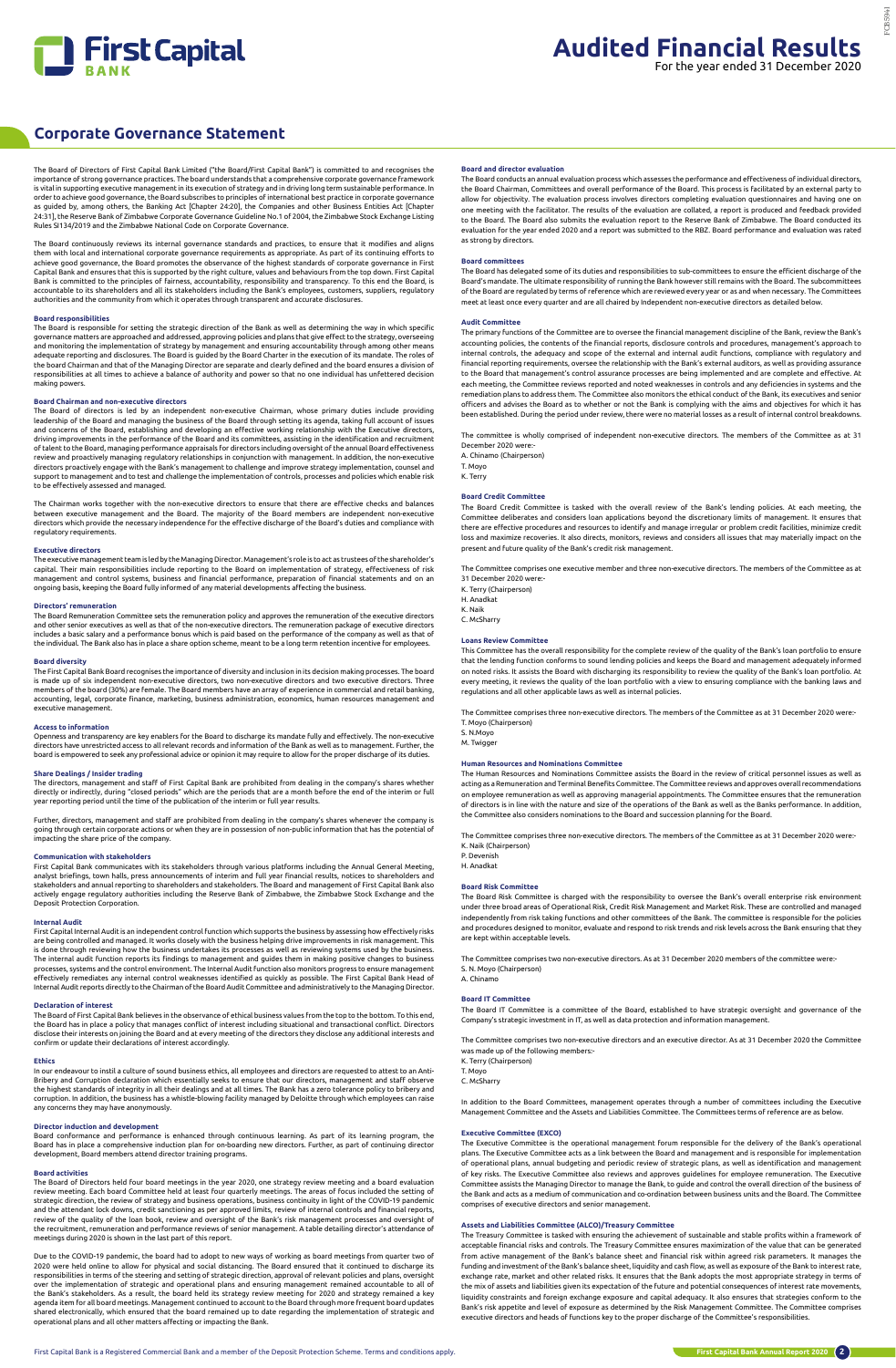



Belief comes first. 00 www.firstcapitalbank.co.zw

#### **Board and committees attendance 2020**

| <b>Main Board</b> |                       |                |       |
|-------------------|-----------------------|----------------|-------|
| <b>Name</b>       | <b>Total Meetings</b> | <b>Present</b> | LOA** |
| P. Devenish       | 6                     | 6              | Nil   |
| M. Twigger        | 6                     | 5              |       |
| T. Moyo           | 6                     | 6              | Nil   |
| S.N. Moyo         | 6                     | 6              | Nil   |
| H. Anadkat        | 6                     | 6              | Nil   |
| K. Terry          | 6                     | 5              |       |
| K. Naik*          | 6                     | 5              |       |
| A. Chinamo*       | 5                     | 5              | Nil   |
| D. Dikshit*       | 5                     | 5              | Nil   |
| C. McSharry       | 6                     | 6              | Nil   |
| T. Mukuku         | 6                     | 6              | Nil   |
|                   |                       |                |       |

\*K. Naik was appointed to the board with effect from 3 February 2020. \*A Chinamo was appointed to the board with effect from 28 May 2020.

\*D. Dikshit resigned from the board on 31 October 2020.

#### **Audit committee**

| <b>Name</b> | <b>Total Meetings</b> | <b>Present</b> | $LOA**$ |
|-------------|-----------------------|----------------|---------|
| A. Chinamo  | Δ                     |                | Nil     |
| T. Moyo     | 6                     | ס              | Nil     |
| K. Terry    | 6                     |                |         |

#### **Human resources & nominations committee**

| <b>Name</b> | <b>Total Meetings</b> | <b>Present</b> | $LOA***$ |
|-------------|-----------------------|----------------|----------|
| K. Naik     | 4                     |                | Nil      |
| P. Devenish | 4                     |                | Nil      |
| H. Anadkat  | 4                     | 4              | Nil      |

#### **Credit committee**

| <b>Name</b> | <b>Total Meetings</b> | <b>Present</b> | LOA** |
|-------------|-----------------------|----------------|-------|
| K. Terry    | 23                    | 23             | Nil   |
| H. Anadkat  | 23                    | 23             | Nil   |
| S.N. Moyo*  | 17                    | 17             | Nil   |
| K. Naik*    | 6                     | 6              | Nil   |
| C. McSharry | 23                    | 23             | Nil   |

Mr Hitesh Anadkat holds indirect interest in Afcarme Holdings Zimbabwe (Private) Limited, which in turn holds the m shareholding in the Bank.



# get the Gadziriro/Lungiselelo **Funeral Plan.**

The smart choice that keeps up with inflation.

The Directors are responsible for the preparation and integrity of the financial results and related financial information contained in this report. The financial statements are prepared in accordance with generally accepted local and international<br>accounting practices and they incorporate full and responsible disclosure to ensure that the inf both relevant and reliable. However, compliance with International Financial Reporting Standards (IFRS), could not be fully achieved due to non-compliance with IAS21. Refer to note 2.1 (e) for the detailed disclosure. These audited results have been<br>prepared under the supervision of Chief Finance Officer, Taitos Mukuku CA (Z) PAAB Registered Ac

\*S. Moyo stepped down from the Credit Committee with effect from 20 November 2020. \*K. Naik joined the Committee with effect from 20 November 2020.

#### **Loans review committee**

| <b>Name</b> | <b>Total Meetings</b> | <b>Present</b> | LOA** |
|-------------|-----------------------|----------------|-------|
| T. Moyo     | 4                     | 4              | Nil   |
| K. Naik*    | 4                     | 4              | Nil   |
| M. Twigger  | 4                     | 4              | Nil   |

K. Naik stepped down from the Loans Review Committee with effect from 20 November 2020.

#### **Risk committee**

| <b>Name</b> | <b>Total Meetings</b> | <b>Present</b> | $LOA***$ |
|-------------|-----------------------|----------------|----------|
| S.N. Moyo   | 4                     |                | Nil      |
| A. Chinamo  |                       |                | Nil      |
| D. Dikshit* |                       |                |          |

D. Dikshit resigned from the board with effect from 31 October 2020.

#### **IT Committee**

| <b>Name</b>  | <b>Total Meetings</b> | <b>Present</b> | $LOA***$ |
|--------------|-----------------------|----------------|----------|
| K. Terry     |                       |                | Nil      |
| T. Moyo      |                       |                | Nil      |
| D. Dikshit * | 6                     | 6              | Nil      |
| C. McSharry  |                       |                | Nil      |

\* D. Dikshit resigned from the board with effect from 31 October 2020. \*\*LOA - Leave of absence granted

#### **Directors shareholding**

| Directors shareholding |                                                                                                 |
|------------------------|-------------------------------------------------------------------------------------------------|
|                        | The following is a schedule of the directors' shareholdings in the Bank as at 31 December 2020; |
| P. Devenish            | Nil                                                                                             |
| S. N. Moyo             | Nil                                                                                             |
| T. Moyo                | Nil                                                                                             |
| H. Anadkat *           | 28 629 959 (direct interest)                                                                    |
| M. Twigger             | Nil                                                                                             |
| K. Terry               | Nil                                                                                             |
| A. Chinamo             | Nil                                                                                             |
| K. Naik                | 4 018 718 (direct interest)                                                                     |
| C. McSharry            | Nil                                                                                             |
| T. Mukuku              | Nil                                                                                             |

#### **Annual financial statements**

#### **Compliance**

The Board is of the view that the Bank complied with the applicable laws and regulations throughout the reporting period.

**By Order of the Board**

**V. Mutandwa Company Secretary**

**10 March 2021**

### To sign up or upgrade contact your nearest branch.

#### Malawi - Zambia - Botswana - Zimbabwe - Mozambique

First Capital Bank is a Registered Commercial Bank and a member of the Deposit Protection Scheme. Terms and consistons apply.

### **Corporate Governance Statement**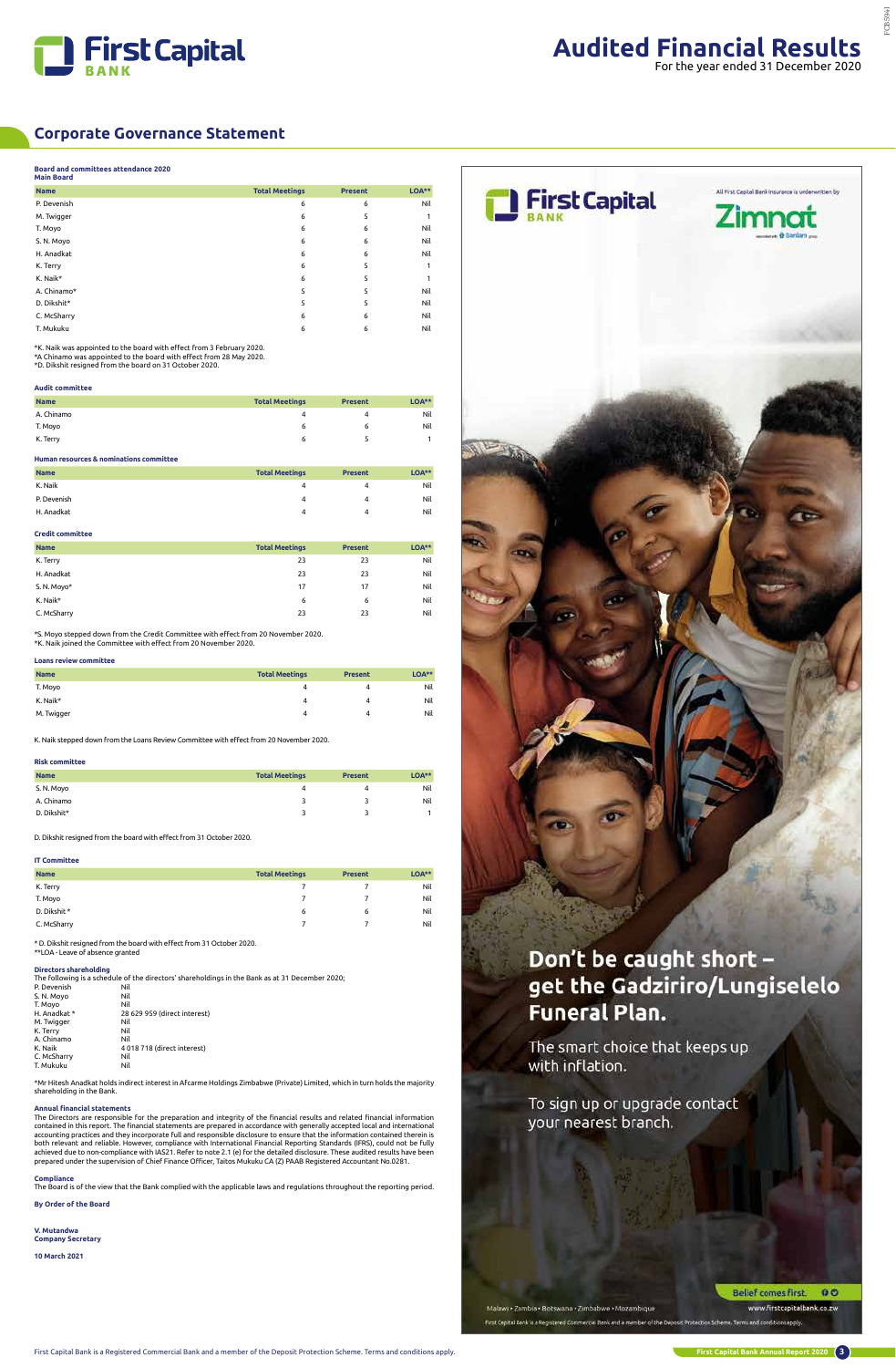

#### **Statement of Financial Position** as at 31 December 2020

### **Statement of Comprehensive Income** for the year ended 31 December 2020

|                                                                                       |              | <b>Inflation adjusted</b> |               | *Historical   |               |
|---------------------------------------------------------------------------------------|--------------|---------------------------|---------------|---------------|---------------|
|                                                                                       |              | 2020                      | 2019          | 2020          | 2019          |
|                                                                                       | <b>Notes</b> | <b>ZWL000</b>             | <b>ZWL000</b> | <b>ZWL000</b> | <b>ZWL000</b> |
| Interest income                                                                       | з            | 955 266                   | 784 003       | 635853        | 74 635        |
| Interest expense                                                                      | 4            | (103 578)                 | (49060)       | (74471)       | (3 998)       |
| <b>Net interest income</b>                                                            |              | 851 688                   | 734 943       | 561 382       | 70 637        |
|                                                                                       |              |                           |               |               |               |
| Net fee and commission income                                                         | 5            | 1321680                   | 1 008 757     | 923 243       | 100720        |
| Net trading and foreign exchange income                                               | 6            | 1 185 427                 | 537 668       | 893 330       | 61896         |
| Net investment and other income                                                       | 7            | 53 631                    | 43 616        | 34 29 6       | 5519          |
| Fair value (loss)/ gain on investment property                                        |              | (32390)                   | 144 712       | 216 173       | 59 073        |
| Total non interest income                                                             |              | 2 5 2 8 3 4 8             | 1734753       | 2 067 042     | 227 208       |
| <b>Total income</b>                                                                   |              | 3 3 8 0 0 3 6             | 2 469 696     | 2 6 2 8 4 2 4 | 297845        |
|                                                                                       |              |                           |               |               |               |
| Impairment losses on loans and receivables                                            | 11           | (104 160)                 | (346 154)     | (56682)       | (30048)       |
| <b>Net operating income</b>                                                           |              | 3 275 876                 | 2 123 542     | 2 5 7 1 7 4 2 | 267797        |
|                                                                                       |              |                           |               |               |               |
| Staff costs                                                                           | 8            | (572051)                  | (687848)      | (363364)      | (58136)       |
| Infrastructure costs                                                                  | 9            | (579 850)                 | (740242)      | (276 478)     | (62802)       |
| Administration and general expenses                                                   | 10           | (859 296)                 | (910710)      | (573 236)     | (105097)      |
| <b>Operating expenses</b>                                                             |              | (2011197)                 | (2338800)     | (1213078)     | (226035)      |
|                                                                                       |              |                           |               |               |               |
| Net monetary loss                                                                     |              | (261926)                  | (952823)      |               |               |
| Share of (losses) / profits of joint ventures                                         | 22           | (101482)                  | 674 557       | 736 666       | 228 242       |
| Profit / (loss) before tax                                                            |              | 901 271                   | (493 524)     | 2095330       | 270 004       |
| Taxation                                                                              | 12           | (429023)                  | (238955)      | (357 426)     | (5814)        |
| Profit / (loss) for the year                                                          |              | 472 248                   | (732 479)     | 1737904       | 264 190       |
| Other comprehensive income                                                            |              |                           |               |               |               |
| Items that will not be reclassified subsequently to profit or loss                    |              |                           |               |               |               |
| (Loss) / gain on revaluations                                                         |              | (76082)                   | 602 591       | 710 264       | 220 431       |
| Deferred tax                                                                          |              | 18807                     | (148960)      | (170243)      | (53992)       |
| Financial assets at fair value through other comprehensive income                     |              | (65229)                   | (60582)       | 25 5 9 2      | 19 508        |
| Deferred tax                                                                          |              | 2863                      | 3 3 5 2       | (1587)        | (127)         |
| Net (loss)/ gain on financial assets at fair value through other comprehensive income |              | (119641)                  | 396 401       | 564 026       | 185 820       |
|                                                                                       |              |                           |               |               |               |
| Total other comprehensive (loss)/ income                                              |              | (119641)                  | 396 401       | 564 026       | 185 820       |
|                                                                                       |              |                           |               |               |               |
| <b>Total comprehensive income/ (loss)</b>                                             |              | 352 607                   | (336078)      | 2 301 930     | 450 010       |
|                                                                                       |              |                           |               |               |               |
| <b>Earnings per share</b>                                                             |              |                           |               |               |               |
| <b>Basic (cents per share)</b>                                                        |              | 21.89                     | (33.98)       | 80.55         | 12.26         |
| <b>Diluted (cents per share)</b>                                                      |              | 21.84                     | (33.93)       | 80.39         | 12.24         |
|                                                                                       |              |                           |               |               |               |

**\*Refer to note 2.1 (f)**

|                                                       |              | <b>Inflation adjusted</b><br>*Historical |               |               |               |
|-------------------------------------------------------|--------------|------------------------------------------|---------------|---------------|---------------|
|                                                       |              |                                          |               |               |               |
|                                                       |              | 2020                                     | 2019          | 2020          | 2019          |
|                                                       | <b>Notes</b> | <b>ZWL000</b>                            | <b>ZWL000</b> | <b>ZWL000</b> | <b>ZWL000</b> |
| <b>Assets</b>                                         |              |                                          |               |               |               |
| Cash and bank balances                                | 13           | 6358334                                  | 5 0 6 4 2 0 1 | 6358334       | 1 128 936     |
| Derivative financial instruments                      | 14           | 3690                                     |               | 3690          |               |
| Investment securities                                 | 15           | 1019087                                  | 1039810       | 1019087       | 231800        |
| Loans and receivables from banks                      | 16           | 12 4 52                                  | 14 639        | 12 452        | 3 2 6 3       |
| Loans and advances to customers                       | 17           | 2 3 6 3 9 2 3                            | 3 190 411     | 2 3 6 3 9 2 3 | 711 222       |
| Other assets                                          | 18           | 1947867                                  | 1373730       | 1826 107      | 278 471       |
| Property and equipment                                | 19           | 967 236                                  | 1 127 982     | 944 709       | 238 398       |
| Investment properties                                 | 20           | 287 480                                  | 319870        | 287 480       | 71 307        |
| Investment in joint venture                           | 22           | 975 969                                  | 1087751       | 975 969       | 242 487       |
| Intangible assets                                     | 21           | 201 701                                  | 241079        | 15 0 23       | 18 0 25       |
| Right of use assets                                   | 23.1         | 288 382                                  | 243 680       | 99 973        | 16061         |
| Current tax asset                                     |              |                                          | 25 279        |               | 5635          |
| <b>Total assets</b>                                   |              | 14 426 121                               | 13728432      | 13 906 747    | 2 945 605     |
|                                                       |              |                                          |               |               |               |
| <b>Liabilities</b>                                    |              |                                          |               |               |               |
| Derivative financial instruments                      | 14           | 62                                       |               | 62            |               |
| Lease liabilities                                     | 23.2         | 95 756                                   | 72377         | 95756         | 16 135        |
| Deposits from banks                                   | 24           | 104 677                                  | 176 644       | 104 677       | 39 379        |
| Deposits from customer                                | 25           | 8815986                                  | 9 181 640     | 8815986       | 2046816       |
| Provisions                                            | 26           | 58 569                                   | 31860         | 58 569        | 7 1 0 2       |
| Other liabilities                                     | 27           | 1 540 242                                | 653 200       | 1 539 652     | 142817        |
| Deferred tax liabilities                              | 29           | 345 655                                  | 349849        | 240 289       | 53737         |
| Current tax liabilities                               |              | 30 160                                   |               | 30 160        |               |
| Balances due to group companies                       | 35.4         | 154 254                                  | 331800        | 154 254       | 73 967        |
| <b>Total liabilities</b>                              |              | 11 145 361                               | 10797370      | 11 039 405    | 2 3 7 9 9 5 3 |
| <b>Equity</b>                                         |              |                                          |               |               |               |
| <b>Capital and reserves</b>                           |              |                                          |               |               |               |
| Share capital                                         |              | 7 1 5 5                                  | 7 1 5 5       | 216           | 216           |
| Share premium                                         | 30.1         | 791 025                                  | 790 778       | 23 981        | 23837         |
| Non - distributable reserves                          | 30.2         | 258 253                                  | 258 253       | 7785          | 7785          |
| Fair value through other comprehensive income reserve | 30.3         | 20 3 88                                  | 82754         | 48 3 12       | 24 307        |
| Revaluation reserves                                  | 30.4         | 437890                                   | 524 914       | 704 763       | 171374        |
| Impairment reserve                                    |              | 456                                      | 3510          | 456           | 783           |
| Share - based payment reserve                         | 30.5         | 40 912                                   | 41 0 14       | 1216          | 1 2 7 3       |
| Retained earnings                                     |              | 1724 681                                 | 1 2 2 2 6 8 4 | 2 080 613     | 336077        |
| <b>Total equity</b>                                   |              | 3 280 760                                | 2931062       | 2 867 342     | 565 652       |
|                                                       |              |                                          |               |               |               |
| <b>Total equity and liabilities</b>                   |              | 14 4 26 121                              | 13728432      | 13 906 747    | 2945605       |
|                                                       |              |                                          |               |               |               |

# **infinicopay**

**First Capital** 

Powered by First Capital Bank

Malawi . Zambia . Botswana . Zimbabwe . Mozambique

A simple and efficient online bulk payment platform that enables you to initiate payments to accounts within First Capital Bank.

ercial Basic and aim

### **Experience** Convenience **Experience Infini-pay**

Belief comes first. 00 www.firstcapitalbank.co.zw



#### **\*Refer to note 2.1 (f)**

## **WOMEN HUSTLEPRENEURS** WE BELIEVE IN YOUR POTENTIAL.

#### Join the movement on

https://www.facebook.com/groups/92909522084701 or search for 'Making Hustlepreneurs: Making Herstory' on Facebook.

Malawi + Zambia + Botswana + Zimbabwe + Mozambique

#### Belief comes first. 00

www.firstcapitalbank.co.zw

First Capital Dark is a Registered Commercial Dank and a member of the De sit Protection Scheme. Terms and conditions apply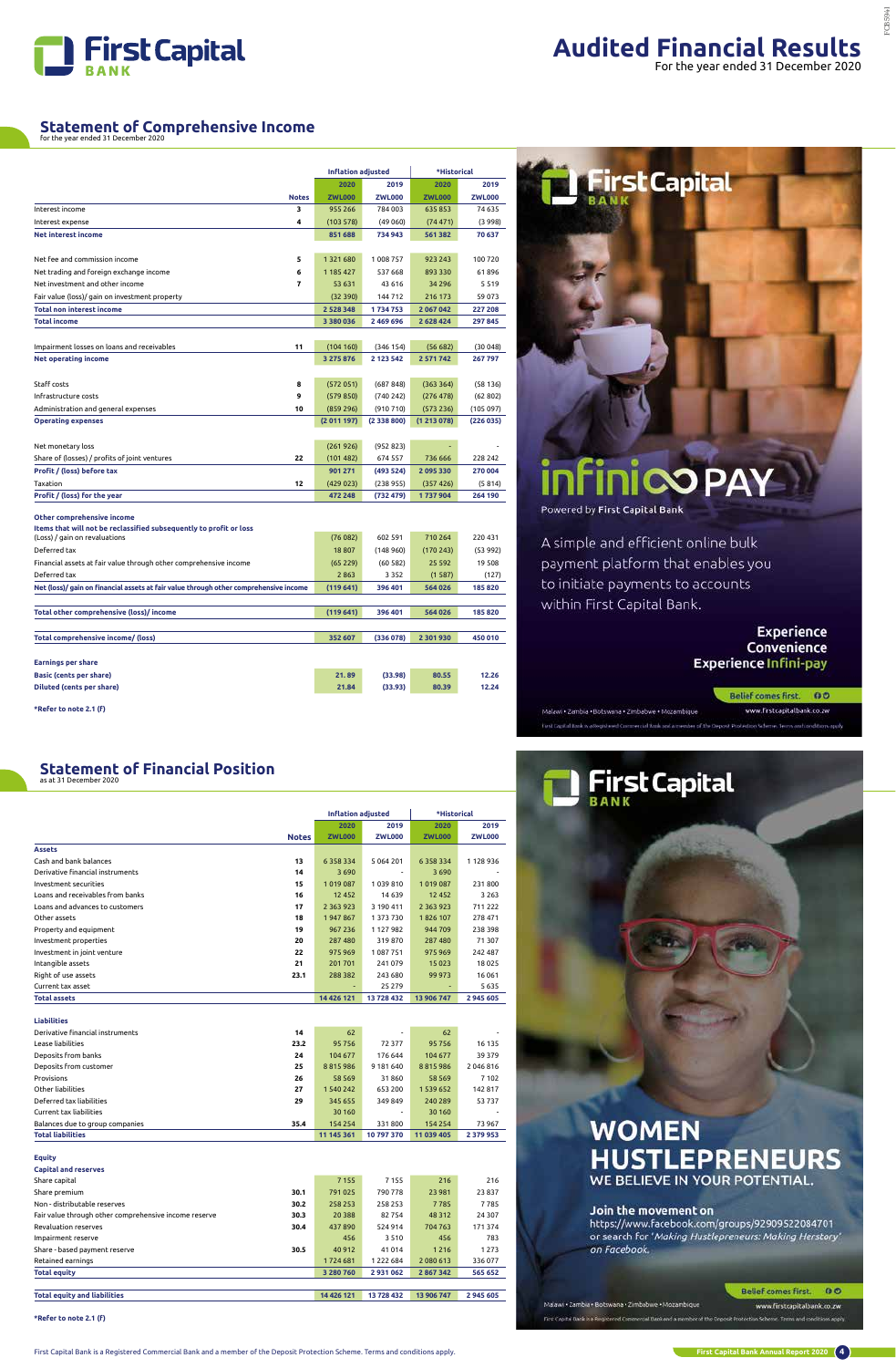First Capital Bank is a Registered Commercial Bank and a member of the Deposit Protection Scheme. Terms and conditions apply.



**First Capital Bank Annual Report 2020 5**

www.firstcapitalbank.co.zw

First Capital Bank is a Registered Commercial Bank and a member of the Dept solt Pentection Schome. Terms and conditions apply

| <b>Inflation adjusted 2020</b>                           | <b>Share capital</b>     | <b>Share</b><br>premium | reserves                 | <b>Fair value through</b><br>Non-distributable other comprehensive<br><i>income</i> | <b>Revaluation</b><br>reserves | <b>Impairment</b><br>reserve | Share-based<br>payment reserve | <b>Retained earnings</b> | <b>Total equity</b> |
|----------------------------------------------------------|--------------------------|-------------------------|--------------------------|-------------------------------------------------------------------------------------|--------------------------------|------------------------------|--------------------------------|--------------------------|---------------------|
|                                                          | <b>ZWL000</b>            | <b>ZWL000</b>           | <b>ZWL000</b>            | <b>ZWL000</b>                                                                       | <b>ZWL000</b>                  | <b>ZWL000</b>                | <b>ZWL000</b>                  | <b>ZWL000</b>            | <b>ZWL000</b>       |
| <b>Balance at 1 January 2020</b>                         | 7 1 5 5                  | 790 778                 | 258 253                  | 82754                                                                               | 524 914                        | 3510                         | 41 0 14                        | 1 2 2 2 6 8 4            | 2931062             |
| Profit for the year                                      | $\overline{\phantom{0}}$ |                         | $\sim$                   | $\overline{\phantom{a}}$                                                            | $\overline{\phantom{a}}$       |                              | н.                             | 472 248                  | 472 248             |
| Other comprehensive income for the year                  | $\sim$                   | $\sim$                  | $\sim$                   | (62366)                                                                             | (57275)                        | $\sim$                       | $\overline{\phantom{a}}$       | $\sim$                   | (119641)            |
| Total comprehensive income for the year                  |                          |                         | $\overline{\phantom{a}}$ | (62366)                                                                             | (57275)                        |                              | ۰                              | 472 248                  | 352 607             |
|                                                          |                          |                         |                          |                                                                                     |                                |                              |                                | $\sim$                   |                     |
| Recognition of share - based payments                    |                          |                         |                          |                                                                                     |                                | <b>.</b>                     |                                | <b>Section</b>           |                     |
| Issue of ordinary shares under share-based payment plans | $\sim$                   | 247                     | $\overline{a}$           | $\sim$                                                                              | ۰.                             | <b>.</b>                     | (109)                          | $\sim$                   | 138                 |
| Realisation of revaluation reserves                      | $\overline{\phantom{0}}$ |                         | $\overline{\phantom{a}}$ | $\sim$ 10 $\pm$                                                                     | (29749)                        | н.                           | $\sim$                         | 29 7 49                  | $\sim$              |
| Impairment of FVOCI financial assets                     | $\sim$                   |                         | $\sim$                   | $\sim$                                                                              | $\sim$                         | (3054)                       | $\overline{\phantom{a}}$       | $\sim$                   | (3054)              |
| <b>Balance at 31 December 2020</b>                       | 7 1 5 5                  | 791 025                 | 258 253                  | 20 388                                                                              | 437 890                        | 456                          | 40912                          | 1724 681                 | 3 280 760           |

| *Historical 2020                                         | <b>Share capital</b> | <b>Share</b><br>premium  | <b>reserves</b> | <b>Fair value through</b><br>Non-distributable other comprehensive<br>income | <b>Revaluation</b><br><b>reserves</b> | <b>Impairment</b><br>reserve | Share-based<br>payment reserve | <b>Retained earnings</b> | <b>Total equity</b> |
|----------------------------------------------------------|----------------------|--------------------------|-----------------|------------------------------------------------------------------------------|---------------------------------------|------------------------------|--------------------------------|--------------------------|---------------------|
|                                                          | <b>ZWL000</b>        | <b>ZWL000</b>            | <b>ZWL000</b>   | <b>ZWL000</b>                                                                | <b>ZWL000</b>                         | <b>ZWL000</b>                | <b>ZWL000</b>                  | <b>ZWL000</b>            | <b>ZWL000</b>       |
| <b>Balance at 1 January 2020</b>                         | 216                  | 23 837                   | 7785            | 24 30 7                                                                      | 171 374                               | 783                          | 1273                           | 336077                   | 565 652             |
| Profit for the year                                      | н.                   | $\overline{\phantom{a}}$ |                 | н.                                                                           |                                       | $\overline{\phantom{a}}$     | $\sim$                         | 1737904                  | 1737904             |
| Other comprehensive income for the year                  | $\sim$               |                          |                 | 24 005                                                                       | 540 021                               | $\sim$                       |                                | $\sim$                   | 564 026             |
| Total comprehensive income for the year                  |                      |                          | ۰               | 24 005                                                                       | 540 021                               |                              | ۰                              | 1737904                  | 2 301 930           |
|                                                          |                      |                          |                 |                                                                              |                                       |                              |                                |                          |                     |
| Recognition of share-based payments                      | $\sim$               | н.                       | н.              | <b>м.</b>                                                                    | -                                     | $\sim$                       |                                | $\sim$                   |                     |
| Issue of ordinary shares under share-based payment plans | $\sim$               | 144                      | $\sim$          | <b>умер</b>                                                                  | $\sim$                                | $\sim$                       | (64)                           | <b>COL</b>               | 80                  |
| Realisation of revaluation reserves                      | $\sim$               | $\sim$                   | $\sim$          | $\sim$                                                                       | (6632)                                | $\sim$                       | $\sim$                         | 6 6 3 2                  | $\sim$              |
| Impairment of FVOCI financial assets                     | $\sim$               | $\sim$                   |                 | $\sim$                                                                       | $\sim$                                | (327)                        | $\sim$                         | $\sim$                   | (327)               |
| <b>Balance at 31 December 2019</b>                       | 216                  | 23 981                   | 7785            | 48 312                                                                       | 704 763                               | 456                          | 1216                           | 2 080 613                | 2867342             |

**\*Refer to note 2.1 (f)**

# **Statement of Changes in Equity** for the year ended 31 December 2020

#### **Statement of Cash Flows** for the year ended 31 December 2020

|                                                                       |              | <b>Inflation adjusted</b> |               | *Historical    |               |
|-----------------------------------------------------------------------|--------------|---------------------------|---------------|----------------|---------------|
|                                                                       |              | 2020                      | 2019          | 2020           | 2019          |
|                                                                       | <b>Notes</b> | <b>ZWL000</b>             | <b>ZWL000</b> | <b>ZWL000</b>  | <b>ZWL000</b> |
| <b>Cash flows from operating activities</b>                           |              |                           |               |                |               |
| Profit / (loss) before tax                                            |              | 901 271                   | (493524)      | 2 095 330      | 270 004       |
| <b>Adjustments for non - cash items:</b>                              |              |                           |               |                |               |
| Depreciation of property, equipment and software amortisation         |              | 199 172                   | 199 454       | 31 322         | 7816          |
| Impairment loss on financial assets                                   | 11           | 104 862                   | 348 603       | 57 105         | 30 215        |
| Share of loss / (profit) from joint venture                           | 22           | 101 482                   | (674557)      | (73666)        | (228 242)     |
| Fair value loss / (gain) on investment property                       | 20           | 32 390                    | (144712)      | (216 173)      | (59073)       |
| Dividend income from investment securities                            | 7            | (46759)                   | (32812)       | (23852)        | (4429)        |
| Loss/ (profit) on disposal of property and equipment                  |              | 5452                      | (1460)        | (888)          | (245)         |
| Interest on investment securities                                     |              | (46244)                   | (247187)      | (28411)        | (14563)       |
| Staff loan prepayment amortisation                                    |              | (1604)                    | (8255)        | 7558           | (144)         |
| Interest on lease liabilities                                         |              | 17419                     | 17 104        | 11 304         | 1949          |
| Net monetary loss                                                     |              | 261926                    | 952 823       |                |               |
| Share based payment expense                                           |              | $\overline{7}$            | 318           | $\overline{7}$ | 45            |
| Derivative assets                                                     |              | (3629)                    |               | (3629)         |               |
| Cash flow from operating activities before changes in working capital |              | 1 5 2 5 7 4 5             | (84205)       | 1 193 007      | 3 3 3 3       |
| Decrease /(increase) in loans and advances to customers               |              | 880786                    | 2 3 4 7 6 9 4 | (1689411)      | (535 795)     |
| Increase in other assets                                              |              | (574138)                  | (1066453)     | (1569626)      | (282 413)     |
| (Decrease)/increase in deposits from customers                        |              | (365654)                  | (6242670)     | 6769170        | 1493252       |
| Increase in other liabilities                                         |              | 294 763                   | 475 600       | 1528588        | 200 865       |
| Corporate income tax paid                                             |              | (344865)                  | (112113)      | (306909)       | (13434)       |
| (Payments into) / withdrawal from restricted bank balances            |              | (101904)                  | 101 669       | (697331)       | (161133)      |
| Net cash generated from or (used in) operating activities             |              | 1314733                   | (4 580 478)   | 5 227 4889     | 704 675       |
|                                                                       |              |                           |               |                |               |
| <b>Cash flows from investing activities</b>                           |              |                           |               |                |               |
| Purchase of property, equipment and intangible assets                 |              | (23 209)                  | (184155)      | (15199)        | (18766)       |
| Proceeds from sale of property and equipment                          |              | 3 1 5 8                   | 3690          | 659            | 319           |



# **CARDS**

We believe in supporting you to shop anywhere and at any time. Whether you want to pay for shopping or dinner, our debit cards are perfect for your daily purchases.

| 46759         | 32812         | 23852         | 5 3 4 8   |
|---------------|---------------|---------------|-----------|
| 44 5 20       | 404 102       | 17 407        | 22 108    |
| (3867092)     | (1725800)     | (3654488)     | (341 272) |
| 3868830       | 6982939       | 2 901 079     | 415 775   |
| 72 966        | 5513588       | (726 690)     | 83 512    |
|               |               |               |           |
|               |               |               |           |
| 138           | ۰.            | 81            |           |
| (39320)       | (63711)       | (25309)       | (4328)    |
| (39 182)      | (63711)       | (25 228)      | (4328)    |
| 1 348 517     | 869 399       | 4 4 7 5 5 7 0 | 783 859   |
|               |               |               |           |
| 4 0 2 4 1 3 2 | 3 1 5 4 7 3 3 | 897079        | 113 220   |
| 5 372 649     | 4 0 24 1 32   | 5 3 7 2 6 4 9 | 897 079   |
|               |               |               |           |
|               |               |               |           |

**\*Refer to note 2.1 (f)**

Malawi - Zambia - Botswana - Zimbabwe - Mozambique

Belief comes first. 00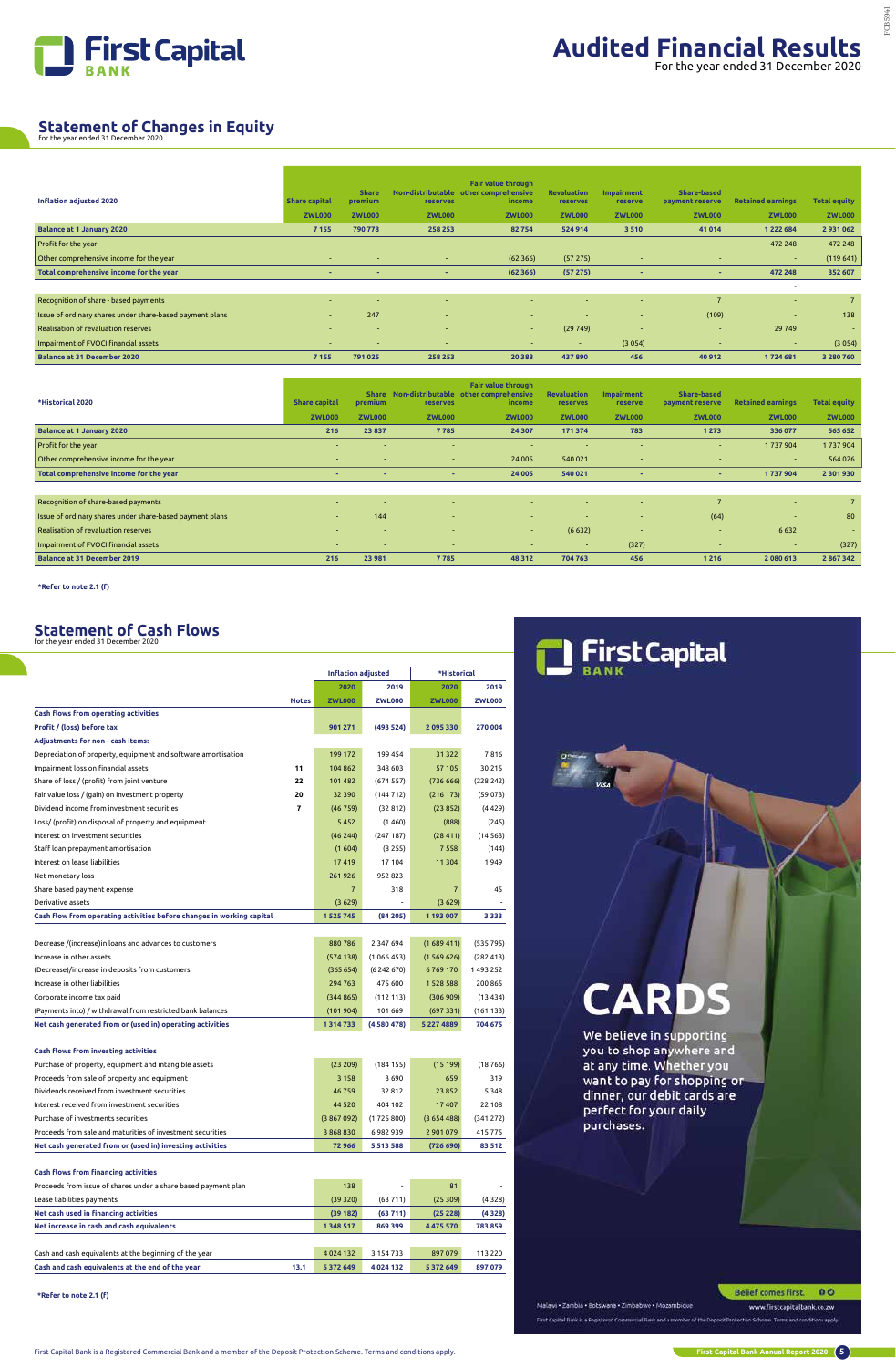

### **1. General information and statement of compliance 1.1. General information**

First Capital Bank Limited ("the Bank") provides retail, corporate and investment banking services in Zimbabwe. The Bank which is incorporated and domiciled in Zimbabwe is a registered commercial bank under the Zimbabwe Banking<br>Act Chapter (24:20). The ultimate parent company is FMBcapital Holdings PLC incorporated in Mauritius. The Ban primary listing on the Zimbabwe Stock Exchange.

#### **2.1(a) Basis of preparation**

The audited financial results have been prepared on the basis of IAS 29: Financial Reporting for Hyperinflationary Economies, as well as the requirements of the Companies and Other Business Entities Act (Chapter 24:31) and the Banking Act (Chapter 24.20). However, full compliance with IFRS could not be achieved. Refer to note 2.1(e).

Allitems in the income statement are restated by applying the relevant monthly, yearly average or year-end conversion<br>factors. The effect of inflation on the net monetary position of the Bank is included in the income stat monetary loss adjustment.

The following All items CPI indices were used to prepare the financial results:

| <b>Dates</b>  | <b>All items CPI Indices</b> | <b>Conversion factors</b> |
|---------------|------------------------------|---------------------------|
| December 2020 | 2474.51                      |                           |
| December 2019 | 551.6                        | 4.49                      |

The procedures applied for the above restatement are as follows:

Financial statements prepared in the currency of a hyper-inflationary economy are stated in terms of the closing Consumer Price Index ("CPI") at the end of the reporting period. The historical cost financial information is re-stated for the changes in purchasing power (inflation), and corresponding figures for the prior period are restated in the same terms.

Monetary assets and liabilities are not restated while non-monetary assets and liabilities that are not carried at amounts current at balance sheet date and components of shareholders' equity are restated by the relevant monthly conversion factors.

The historical amounts are shown as supplementary information. This information does not comply with International<br>Financial Reporting Standards in that it has not taken account of the requirements of International Account opinion on the historical financial information.

#### **2.1(b) Basis of measurement**

- The financial statements for the period are measured on historical cost basis except for the following:
- i) Fair value through OCI equity investments and debt instruments measured at fair value ii) Fair value through profit and loss debt instruments for trading measured at fair value
- iii) Investment property measured at fair value
- 
- iv) Land and buildings measured at fair value using the revaluation method. v) Investment in joint venture, the underlying investment is measured at fair value. vi) RBZ NOP receivable measured at fair value

#### **2.1(c) Accounting policies**

The accounting policies applied in the preparation of the audited financial results are consistent with the most recent financial statements for the year ended 31 December 2019.

#### **2.1(d) Functional and presentation currency**

The financial results are presented in Zimbabwe Dollars (ZWL), the functional and presentation currency of the Bank.

#### **2.1(e) Non compliance with IAS 21**

The Bank could not apply a market exchange rate to foreign currency balances at 31 December 2018 and foreign currency transactions that happened between October 2018 and February 2019 due to the requirements of (S.I.) 33, as a result some of the 2019 comparative balances are materially misstated.

#### **2.1(f) Historic financial information**

#### **2.1(g) Conversion of foreign currency transactions and balances at interbank exchanges rates**

The Bank used the interbank exchanges rates to convert foreign currency transactions and balances in the financial results. The interbank exchanges rates were determined by management as appropriate given that during this period<br>the Bank can demonstrate transactions where customers were buying and selling foreign currency at interbank and the Bank also purchased foreign currency at interbank rates for its own use.

#### **2.1(h) Audit opinion and key audit matters**

The audited financial results should be read in conjunction with a complete set of financial statements for the year ended 31 December 2020 which have been audited by Deloitte & Touche with a qualified audit opinion issued thereon. The audit report carries a qualified opinion due to non-compliance with International Accounting Standard 21 - ``The Effects of<br>Changes in Foreign Exchange Rates`` in accounting for change in functional currency in the comparative p December 2019.

#### **Key audit matters**

- The following have been identified as key audit matters for the year:
- Determination of expected credit losses on financial assets • Valuation of properties; and
- Valuation of financial asset relating to legacy debt

The auditors` report has been made available to management and those charged with governance of First Capital Bank Limited. The engagement partner responsible for this audit is Tumai Mafunga.

### **Notes to the Financial Results** for the year ended 31 December 2020

|                                                             | <b>Inflation adjusted</b> |               | <b>Historical</b> |               |
|-------------------------------------------------------------|---------------------------|---------------|-------------------|---------------|
|                                                             | 2020                      | 2019          | 2020              | 2019          |
| Interest income                                             | <b>ZWL000</b>             | <b>ZWL000</b> | <b>ZWL000</b>     | <b>ZWL000</b> |
| <b>Bank balances</b>                                        | 103 192                   | 10 665        | 75 570            | 1702          |
| Loans and receivables from banks and investment securities. | 46 244                    | 253 246       | 28 4 11           | 14 5 6 3      |
| Loans and advances to customers                             | 803 040                   | 520092        | 530 508           | 58 370        |
| Prommissory notes                                           | 2 7 9 0                   |               | 1 3 6 4           | -             |
| <b>Total interest income</b>                                | 955 266                   | 784 003       | 635853            | 74 635        |

#### **4 Interest expense**

| Interest on lease liabilities |          | $(17419)$ $(17103)$ | (11304) | (1949) |
|-------------------------------|----------|---------------------|---------|--------|
| Deposits from banks           | (396)    | (3627)              | (125)   | (419)  |
| Customer deposits             | (85763)  | (28330)             | (63042) | (1630) |
| <b>Total interest expense</b> | (103578) | (49060)             | (74471) | (3998) |

#### **5 Net fee and commission income**

#### **Fee and commission income**

| <b>Fee and commission income</b>       | 1325210 | 1017828  | 924 969 | 101336  |
|----------------------------------------|---------|----------|---------|---------|
| Cash withdrawal fees                   | 317 250 | 276 372  | 234 348 | 28 4 94 |
|                                        |         |          |         |         |
| Card based transaction fees            | 192 910 | 32782    | 137 622 | 641     |
| Guarantees                             | 29 0 31 | 10 3 5 8 | 14877   | 6882    |
| Transfers and other transactional fees | 467 249 | 375450   | 342 995 | 38 040  |
| Insurance commission received          | 2079    | 4 1 6 5  | 1 3 3 6 | 330     |
| Account maintenance fees/ ledger fees  | 316 691 | 318701   | 193 791 | 26949   |
|                                        |         |          |         |         |

#### **Fee and commission expense**

| Guarantee commissions             | (3530)  | (9071)  | (1726)  | (616)  |
|-----------------------------------|---------|---------|---------|--------|
| <b>Fee and commission expense</b> | (3,530) | (9071)  | (1726)  | (616)  |
| Net fee and commission income     | 1321680 | 1008757 | 923 243 | 100720 |

Net fee and commission income above excludes amounts included in determining the effective interest rate on financial assets measured at amortised cost.

#### **6 Net trading and foreign exchange income**

| Net foreign exchange revaluation gain/ (loss) | 278 453   | (265995) | 195 614 | (18071) |
|-----------------------------------------------|-----------|----------|---------|---------|
| Net foreign exchange trading income           | 906 974   | 803 663  | 697 716 | 79 967  |
| Net trading income                            | 1 185 427 | 537 668  | 893 330 | 61896   |

| 7  |                                                                                                         |                      |                           |                     |                     |
|----|---------------------------------------------------------------------------------------------------------|----------------------|---------------------------|---------------------|---------------------|
|    |                                                                                                         |                      | <b>Inflation adjusted</b> | <b>Historical</b>   |                     |
|    |                                                                                                         | 2020                 | 2019                      | 2020                | 2019                |
|    | Net investment and other income                                                                         | <b>ZWL000</b>        | <b>ZWL000</b>             | <b>ZWL000</b>       | <b>ZWL000</b>       |
|    | Dividend income                                                                                         | 46759                | 32812                     | 23852               | 4429                |
|    | (Loss)/ gain on disposal of property and equipment                                                      | (5452)               | 1460                      | 888                 | 245                 |
|    | Rental income                                                                                           | 8040                 | 6510                      | 6073                | 471                 |
|    | Sundry income                                                                                           | 4 2 8 4              | 2834                      | 3 4 8 3             | 374                 |
|    | Total                                                                                                   | 53 631               | 43 616                    | 34 29 6             | 5519                |
|    |                                                                                                         |                      |                           |                     |                     |
| 8  | <b>Staff costs</b><br>Salaries and allowances                                                           | (321 529)            | (429669)                  | (190353)            | (37630)             |
|    | Retention incentive & 13th cheque                                                                       | (111 270)            | (72671)                   | (75664)             | (4937)              |
|    | Medical costs                                                                                           | (37 488)             | (32305)                   | (29 102)            | (2195)              |
|    | Social security costs                                                                                   | (1380)               | (2998)                    | (948)               | (194)               |
|    | Pension costs: defined contribution plans<br>Retrenchment costs                                         | (25790)<br>(41544)   | (40004)<br>(88348)        | (12398)<br>(38732)  | (2612)<br>(9 0 5 9) |
|    | Directors' remuneration - for services as management                                                    | (33043)              | (21536)                   | (16 160)            | (1464)              |
|    | Share based payments                                                                                    | (7)                  | (317)                     | (7)                 | (45)                |
|    | <b>Total staff cost</b>                                                                                 | (572051)             | (687848)                  | (363364)            | (58136)             |
|    | Average number of employees during the period:                                                          | 521                  | 676                       | 521                 | 676                 |
| 9  | Infrastructure costs                                                                                    |                      |                           |                     |                     |
|    | Repairs and maintenance                                                                                 | (35807)              | (41688)                   | (25638)             | (3684)              |
|    | Heating, lighting, cleaning and rates                                                                   | (36 860)             | (36820)                   | (22 131)            | (4322)              |
|    | Security costs<br>Depreciation of property, equipment and right of use asset                            | (29065)<br>(159 793) | (31868)<br>(178004)       | (20 204)<br>(28320) | (2800)<br>(5565)    |
|    | Software amortisation                                                                                   | (39380)              | (21451)                   | (3001)              | (2251)              |
|    | Operating lease - other costs                                                                           | (7265)               | (6558)                    | (5296)              | (441)               |
|    | Migration costs - technology                                                                            | (10843)              | (245149)                  | (1976)              | (21948)             |
|    | Connectivity, software and licences                                                                     | (260 837)            | (178704)                  | (169912)            | (21791)             |
|    | <b>Total infrastructure costs</b>                                                                       | (579 850)            | (740242)                  | (276 478)           | (62 802)            |
|    |                                                                                                         |                      |                           |                     |                     |
| 10 | Administrative and general expenses<br>Auditors' remuneration:                                          |                      |                           |                     |                     |
|    | Audit related services                                                                                  | (15202)              | (8 741)                   | (11589)             | (1990)              |
|    | Review services                                                                                         | (4605)               | (7919)                    | (2 252)             | (538)               |
|    | Other                                                                                                   | (115)                |                           | (56)                |                     |
|    | <b>Total auditors' remuneration</b>                                                                     | (19 922)             | (16660)                   | (13897)             | (2528)              |
|    |                                                                                                         |                      |                           |                     |                     |
|    | Consultancy, legal & professional fees                                                                  | (21317)              | (17068)                   | (15049)             | (1653)              |
|    | Subscription, publications & stationery                                                                 | (37389)              | (45797)                   | (26 549)            | (4159)              |
|    | Marketing, advertising & sponsorship<br>Travel & accommodation                                          | (27713)              | (41858)                   | (21 531)            | (4722)              |
|    | Entertainment                                                                                           | (37369)<br>(91)      | (75461)<br>(486)          | (23306)<br>(73)     | (8155)<br>(68)      |
|    | Cash transportation                                                                                     | (82545)              | (70782)                   | (59614)             | (8155)              |
|    | Directors fees                                                                                          | (5658)               | (1520)                    | (3833)              | (121)               |
|    | COVID-19 costs                                                                                          | (57449)              |                           | (28096)             |                     |
|    | Insurance costs                                                                                         | (50843)              | (45161)                   | (35827)             | (4862)              |
|    | Telex, telephones & communication                                                                       | (87919)              | (87779)                   | (54437)             | (8881)              |
|    | Group recharges                                                                                         | (335974)             | (342083)                  | (213138)            | (37146)             |
|    | Card operating expenses                                                                                 | (60319)              | (55711)                   | (41503)             | (6816)              |
|    | Other administrative & general expenses                                                                 | (22796)              | (83 719)                  | (24986)             | (16052)             |
|    | Migration cost branding & other                                                                         | (11992)              | (26 625)                  | (11397)             | (1779)              |
|    | <b>Total administrative and general expenses</b>                                                        | (859 296)            | (910 710)                 | (573 236)           | (105097)            |
| 11 | Impairment losses on loans and receivables by stage                                                     |                      |                           |                     |                     |
|    | Stage 1                                                                                                 |                      |                           |                     |                     |
|    | Loans and advances to customers                                                                         | (48923)              | (242 619)                 | (28963)             | (17295)             |
|    | Balances with banks - local & nostro                                                                    | 1129                 | (7557)                    | 333                 | (512)               |
|    | Investment securities - treasury bills & bonds<br>Other assets including RBZ NOP receivable             | (300)<br>(49046)     | (2 544)<br>(67 311)       | 327<br>(23 817)     | (173)<br>(9645)     |
|    | Total                                                                                                   | (97140)              | (320031)                  | (52 120)            | (27625)             |
|    |                                                                                                         |                      |                           |                     |                     |
|    | Stage 2                                                                                                 |                      |                           |                     |                     |
|    | Loans and advances to customers                                                                         | (7236)               | (15041)                   | (4162)              | (1022)              |
|    |                                                                                                         |                      |                           |                     | (1 022)             |
|    | <b>Total</b>                                                                                            | (7236)               | (15041)                   | (4162)              |                     |
|    |                                                                                                         |                      |                           |                     |                     |
|    | Stage 3<br>Loans and advances to customers                                                              | (1419)               | (9342)                    | (1756)              | (635)               |
|    | Other assets                                                                                            | 933                  | (4 187)                   | 933                 | (933)               |
|    | Total                                                                                                   | (486)                | (13 529)                  | (823)               | (1 568)             |
|    |                                                                                                         |                      |                           |                     |                     |
|    | Total impairment raised during the period                                                               | (104862)             | (348601)                  | (57105)             | (30215)             |
|    | Recoveries of loans and advances previously written off<br>Impairment losses recognised in profit/ loss | 702<br>(104160)      | 2447<br>(346 154)         | 423<br>(56682)      | 167<br>(30048)      |

#### **12.1 Income tax recognised in profit or loss**

Current tax Normal tax - current year (400 304) (50 717) (342 704) (9 000) **Total current tax (400 304) (50 717) (342 704) (9 000 ) Deferred tax**

Deferred tax expense recognised in the current year (28 719) (186 880) (14 722) 3 187

| <b>Total deferred tax</b>                              | (28719) | (188238) | (14722)                          | 3 1 8 6 |
|--------------------------------------------------------|---------|----------|----------------------------------|---------|
|                                                        |         |          |                                  |         |
| Total income tax charge recognised in the current year |         |          | $(429023)$ $(238955)$ $(357426)$ | (5814)  |

Deferred tax expense from changes in tax rates - (1) (1) (1) (1) (1) (1) (1) (1)

#### **13 Cash and bank balances**

| Balances with central bank                  | 979 535       | 422 149      | 979 535       | 94 107    |
|---------------------------------------------|---------------|--------------|---------------|-----------|
| Statutory reserve balance with central bank | 97 211        | 186 402      | 97 211        | 41 5 5 4  |
| Money market assets                         |               |              |               |           |
| Cash on hand - foreign currency             | 1851736       | 764 188      | 1851736       | 170 357   |
| Cash on hand - local currency               | 24 341        | 9 2 4 7      | 24 341        | 2061      |
| Balances due from group companies           | 30954         | 4 1 9 0      | 30954         | 934       |
| Balances with banks abroad                  | 3 3 7 4 8 2 9 | 3 680 985    | 3 3 7 4 8 2 9 | 820 583   |
| <b>Cash and bank balances</b>               | 6 3 5 8 6 0 6 | 5 067 161    | 6358606       | 1 129 596 |
| Expected credit losses                      | (272)         | (2960)       | (272)         | (660)     |
| Net cash and bank balances                  | 6358334       | 5 0 64 2 0 1 | 6358334       | 1128936   |

#### **13.1 Cash & cash equivalents**

| Cash & bank balances before impairment                    | 6358606   | 5 0 6 7 1 6 1 | 6358606   | 129 596  |
|-----------------------------------------------------------|-----------|---------------|-----------|----------|
| Restricted balances with central bank                     | (112427)  | (106750)      | (112427)  | (23797)  |
| Statutory reserve                                         | (97211)   | (186 402)     | (97211)   | (41554)  |
| Restricted balances with banks abroad                     | (684093)  | (587867)      | (684093)  | (131050) |
| Clearing balances with banks                              | 12 4 5 2  | 14 639        | 12 4 5 2  | 3 2 6 3  |
| Bank balances due to group companies                      | (16587)   | (4190)        | (16587)   | (934)    |
| Balances due to other banks                               | (88091)   | (172459)      | (88091)   | (38445)  |
| Total cash and cash equivalents - statement of cash flows | 5 372 649 | 4024132       | 5 372 649 | 897079   |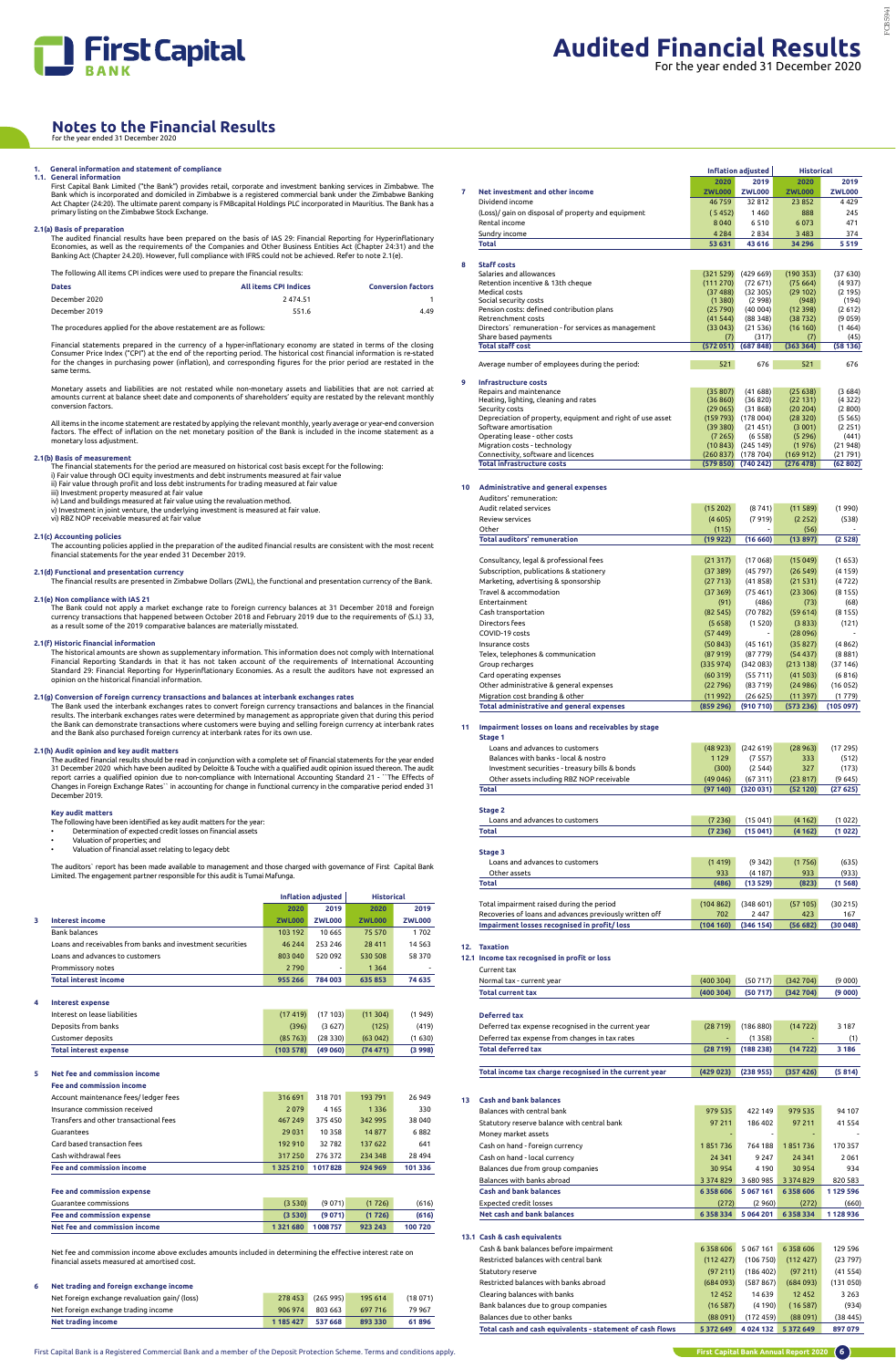

## **Notes to the Financial Results** for the year ended 31 December 2020

\* The receivable relates to the foreign currency commitment by the Reserve Bank to provide cash flows to cover USD15.7 million net open position which arose after separation of RTGS and foreign currency balances. Cash flows were<br>discounted at 9.75%. The receivable is estimated to be fully recovered over a period of 4.5 years (2019:

|    |                                               |               | Inflation adiusted | <b>Historical</b> |               |
|----|-----------------------------------------------|---------------|--------------------|-------------------|---------------|
|    |                                               | 2020          | 2019               | 2020              | 2019          |
| 18 | <b>Other assets</b>                           | <b>ZWL000</b> | <b>ZWL000</b>      | <b>ZWL000</b>     | <b>ZWL000</b> |
|    | Prepayments and stationery                    | 106 297       | 88925              | 88 40 4           | 11 2 8 9      |
|    | Card security deposit and settlement balances | 189 284       | 173 064            | 189 284           | 38 5 8 0      |
|    | Customer auction funds ZWL receivable         | 276 106       | -                  | 276 106           |               |
|    | LCs retentions ZWL receivable                 | 259 925       | -                  | 259 925           |               |
|    | Other receivables                             | 74 5 5 6      | 26 961             | 74 5 5 6          | 6010          |
|    | RBZ receivable - NOP support*                 | 879 221       | 932 236            | 879 221           | 207819        |
|    | RBZ other legacy debts                        | 5056          | 60 194             | 5056              | 13419         |
|    | Staff loans prepaid benefit                   | 190 885       | 139320             | 87018             | 11825         |
|    | <b>Total before impairment allowance</b>      | 1981330       | 1420700            | 1859570           | 288 942       |
|    | Less: Expected credit loss                    | (33 463)      | (46970)            | (33 463)          | (10471)       |
|    | <b>Total other assets</b>                     | 1947867       | 1373730            | 1826 107          | 278 471       |
|    |                                               |               |                    |                   |               |
|    | Current                                       | 1 1 2 6 3 6 7 | 755988             | 1 1 2 1 3 8 3     | 140762        |
|    | Non - current                                 | 821 500       | 617742             | 704 724           | 137709        |
|    | Total                                         | 1947867       | 1373730            | 1826 107          | 278 471       |

|    |                                         |                                               |               |               | <b>Furniture</b>      | <b>Motor</b>   |                    |
|----|-----------------------------------------|-----------------------------------------------|---------------|---------------|-----------------------|----------------|--------------------|
| 19 | <b>Property and equipment</b>           | <b>Land and buildings Computers Equipment</b> |               |               | and fittings vehicles |                | <b>Total</b>       |
|    | <b>Inflation adjusted 2020</b>          | <b>ZWL000</b>                                 | <b>ZWL000</b> | <b>ZWL000</b> | <b>ZWL000</b>         | ZWL000         | <b>ZWL000</b>      |
|    | <b>Balance at beginning of year</b>     | 1025455                                       | 39 895        | 9783          | 9 4 0 9               | 43 440         | 1127982            |
|    | Additions                               | $\overline{\phantom{0}}$                      | 12 13 8       | 9 2 5 8       | 1 7 7 4               | 39             | 23 209             |
|    | Revaluation                             | (76082)                                       |               | ٠             |                       | $\blacksquare$ | (76082)            |
|    | <b>Disposals</b>                        | -                                             | (3142)        | ٠             |                       | (38005)        | (41147)            |
|    | Depreciation charge on disposals        | ٠                                             | 3 10 6        | ۰             |                       | 24914          | 28 0 20            |
|    | Depreciation charge & Impairment charge | (25021)                                       | (30350)       | (10068)       | (8353)                | (20954)        | (94746)            |
|    | Carrying amount at end of year          | 924 352                                       | 21 647        | 8973          | 2830                  | 9434           | 967 236            |
|    |                                         |                                               |               |               |                       |                |                    |
|    | Cost or valuation                       | 924 352                                       | 258 860       | 122 293       | 62 480                |                | 132 746 1 500 731  |
|    | Accumulated depreciation and            |                                               |               |               |                       |                |                    |
|    | impairment                              |                                               | (237 213)     | (113320)      | (59650)               |                | (123312) (533 495) |
|    | Carrying amount at end of year          | 924 352                                       | 21 647        | 8973          | 2830                  |                | 9 434 967 236      |

|                                         | <b>Land and buildings Computers Equipment</b> |               |               | <b>Furniture</b><br>and fittings | <b>Motor</b><br>vehicles | <b>Total</b>         |
|-----------------------------------------|-----------------------------------------------|---------------|---------------|----------------------------------|--------------------------|----------------------|
|                                         |                                               |               |               |                                  |                          |                      |
| <b>Historical 2020</b>                  | <b>ZWL000</b>                                 | <b>ZWL000</b> | <b>ZWL000</b> | <b>7WI 000</b>                   | <b>ZWL000 ZWL000</b>     |                      |
| <b>Balance at beginning of year</b>     | 228 599                                       | 5 2 2 9       | 1827          | 862                              | 1881                     | 238 398              |
| Additions                               | ۰                                             | 7309          | 6094          | 1774                             | 22                       | 15 199               |
| Revaluation                             | 710 264                                       | -             | ٠             | -                                |                          | $-710264$            |
| <b>Disposals</b>                        | -                                             | (95)          | ٠             | ٠                                | (1145)                   | (1240)               |
| Depreciation charge on disposals        |                                               | 94            | ٠             | ۰.                               | 750                      | 844                  |
| Depreciation charge                     | (14511)                                       | (2355)        | (889)         | (307)                            | (694)                    | (18756)              |
| Carrying amount at end of year          | 924 352                                       | 10 182        | 7032          | 2 3 2 9                          |                          | 814 944 709          |
|                                         |                                               |               |               |                                  |                          |                      |
| Cost or valuation                       | 924 352                                       | 18 17 5       | 10 504        | 4011                             |                          | 4 007 961 049        |
| Accumulated depreciation and impairment | ۰                                             | (7993)        | (3 472)       | (1682)                           |                          | $(3 193)$ $(16 340)$ |
| Carrying amount at end of year          | 924 352                                       | 10 182        | 7032          | 2 3 2 9                          | 814                      | 944 709              |

Properties were valued in United States Dollars and translated at closing interbank rate to ZWL.

Property and equipment was subjected to impairment testing by way of internal evaluation of obsolescence of<br>equipment. Revaluation takes place after every three years or anytime if there are material movements in property<br> stated on the historical cost basis, the carrying amount would be ZWL343 323 419 (2019: ZWL349 751 771). No items of<br>property and equipment were pledged as collateral as at 31 December 2020. The fair value measurement of p

|    |                                                  |               | Inflation adjusted | <b>Historical</b><br>2019<br>2020<br><b>ZWL000</b><br><b>ZWL000</b><br>5 1 4 5<br>71307<br>7089<br>59 0 73<br>216 173<br>287 480<br>71 307<br>6073<br>471 |  |
|----|--------------------------------------------------|---------------|--------------------|-----------------------------------------------------------------------------------------------------------------------------------------------------------|--|
|    |                                                  | 2020          | 2019               |                                                                                                                                                           |  |
| 20 | <b>Investment properties</b>                     | <b>ZWL000</b> | <b>ZWL000</b>      |                                                                                                                                                           |  |
|    | Balance at beginning of the year                 | 319 870       | 143 358            |                                                                                                                                                           |  |
|    | Transfers from property and equipment            |               | 31800              |                                                                                                                                                           |  |
|    | Changes in fair value                            | (32390)       | 144 712            |                                                                                                                                                           |  |
|    | Balance at the end of the year                   | 287 480       | 319 870            |                                                                                                                                                           |  |
|    |                                                  |               |                    |                                                                                                                                                           |  |
|    | Rental income derived from investment properties | 8040          | 6 5 1 0            |                                                                                                                                                           |  |
|    |                                                  |               |                    |                                                                                                                                                           |  |

Properties were valued in United States Dollars and translated at closing interbank rate to ZWL.

Operating costs incurred on investment properties during the year were ZWL2 million. Investment property comprises commercial properties that are leased to third parties. No contingent rents are charged.

The fair value of investment property was determined by external, independent property valuers, having the<br>appropriate recognised professional qualifications and recent experience in the location and category of the proper

The fair value measurement of the investment property has been categorised as Level 3 in the fair value hierarchy (Note 34) based on the inputs to the valuation technique used.

|    |                                                                          |               | Inflation adjusted | <b>Historical</b> |               |
|----|--------------------------------------------------------------------------|---------------|--------------------|-------------------|---------------|
|    |                                                                          | 2020          | 2019               | 2020              | 2019          |
| 21 | <b>Intangible assets</b>                                                 | <b>ZWL000</b> | <b>ZWL000</b>      | <b>ZWL000</b>     | <b>ZWL000</b> |
|    | <b>Balance at beginning of year</b>                                      | 241 079       |                    | 18025             |               |
|    | Transfers from property and equipment                                    |               | 104 969            |                   | 7322          |
|    | Additions                                                                |               | 157 561            |                   | 12 954        |
|    | Amortisation                                                             | (39378)       | (21451)            | (3002)            | (2251)        |
|    | <b>Balance at 31 December</b>                                            | 201701        | 241 079            | 15 023            | 18 0 25       |
|    |                                                                          |               |                    |                   |               |
|    | Cost                                                                     | 262 531       | 262 530            | 20 27 6           | 20 276        |
|    | Accumulated amortisation                                                 | (60 830)      | (21451)            | (5253)            | (2251)        |
|    | <b>Balance at 31 December</b>                                            | 201701        | 241 079            | 15 023            | 18 025        |
|    |                                                                          |               |                    |                   |               |
| 22 | <b>Investment in joint venture</b>                                       |               |                    |                   |               |
|    | Bank's interest at beginning of year                                     | 1087751       |                    | 242 487           |               |
|    | Transfer from non - current assets held for sale                         |               | 413 194            |                   | 14829         |
|    | Prior years' share of profit adjustment                                  |               | 9327               |                   | 335           |
|    | Current year share of total comprehensive (loss)/income in joint venture | (101482)      | 674 557            | 736 666           | 228 242       |
|    | Dividends received during the year                                       | (10300)       | (9327)             | (3184)            | (919)         |
|    | Carrying amount of investment at year end                                | 975969        | 1087751            | 975 969           | 242 487       |

**Carrying amount of investment at year end 975 969 1 087 751 975 969 242 487** 

Properties were valued in United States Dollars and translated at closing interbank rate to ZWL.

The Bank owns 50% investment in Makasa Sun. The other 50% is owned by Barclays Pensions Fund. Makasa Sun owns a hotel located in the tourist resort town of Victoria Falls, Zimbabwe which it leases out.

|    |                               |               | Inflation adiusted | <b>Historical</b> |               |
|----|-------------------------------|---------------|--------------------|-------------------|---------------|
|    |                               | 2020          | 2019               | 2020              | 2019          |
| 23 | Leases                        | <b>ZWL000</b> | <b>ZWL000</b>      | <b>ZWL000</b>     | <b>ZWL000</b> |
|    | 23.1 Right of use asset       |               |                    |                   |               |
|    | Balance at beginning of year  | 243 680       |                    | 16 0 61           |               |
|    | Additions                     | 126873        | 296 104            | 95 930            | 17694         |
|    | Terminated                    | (17124)       |                    | (2304)            |               |
|    | Depreciation for the year     | (65047)       | (52, 424)          | (9714)            | (1633)        |
|    | <b>Balance at 31 December</b> | 288 382       | 243 680            | 99 973            | 16 061        |
|    |                               |               |                    |                   |               |

#### **23.2 Lease liabilities**

| Maturity analysis - contractual undiscounted cash flows    |          |         |          |        |
|------------------------------------------------------------|----------|---------|----------|--------|
| Less than one year                                         | 22 2 2 0 | 26877   | 22 2 2 0 | 5992   |
| One to five years                                          | 86 268   | 90 588  | 86 268   | 20 194 |
| More than five years                                       | 12055    | 40 111  | 12055    | 8942   |
| <b>Total undiscounted lease liabilities at 31 December</b> | 120 543  | 157 576 | 120 543  | 35 128 |

#### **Lease liabilities included in statement of financial position**

| Current                       | 9 5 4 9 | 5056  | 9 5 4 9 | 1 1 2 7 |
|-------------------------------|---------|-------|---------|---------|
| Non - current                 | 86 207  | 67321 | 86 207  | 15 008  |
| <b>Balance at 31 December</b> | 95 756  | 72377 | 95 756  | 16 135  |

#### **Amounts recognised in profit/ loss**

| Interest on lease liabilities               | (17, 419) | (17104) | (11304)  | (1949) |
|---------------------------------------------|-----------|---------|----------|--------|
| Expenses - short term & low value leases    | (7265)    | (5120)  | (5, 296) | (441)  |
| <b>Total undiscounted lease liabilities</b> | (24684)   | (22224) | (16600)  | (2391) |

#### **Statement of cash-flows - Leases**

#### **14 Derivative financial instruments**

The Bank uses cross-currency swaps to manage the foreign currency risks arising from asset and deposit balances held which are denominated in foreign currencies. Forward exchange contracts are for trading and foreign currency risk management purposes.

#### **Carrying amount**

The fair value of the derivative financial instruments represents the present value of the positive or negative cash flows, which would have occurred if the rights and obligations arising from that instrument were closed out in an orderly market place transaction at year end.

#### **Contract amount**

The gross notional amount is the sum of the absolute value of all bought and sold contracts. The amount cannot be used to assess the market risk associated with the position and should be used only as a means of assessing the Bank's participation in derivative contracts.

|                                       | Inflation adjusted<br><b>Historical</b> |               |               |               |
|---------------------------------------|-----------------------------------------|---------------|---------------|---------------|
|                                       | 2020                                    | 2019          | 2020          | 2019          |
| Foreign exchange derivatives - assets | <b>ZWL000</b>                           | <b>ZWL000</b> | <b>ZWL000</b> | <b>ZWL000</b> |
| <b>Foreign exchange swaps</b>         |                                         |               |               |               |
| Notional contract amount - Asset      | 166 397                                 | 32 504        | 166 397       | 7 2 4 6       |
| Notional contract amount - Liability  | (162 707)                               | 32 504        | (162 707)     | (7246)        |
| <b>Carrying amount</b>                | 3 6 9 0                                 |               | 3690          |               |

#### **Foreign exchange derivatives - liabilities**

|  |  | Foreign exchange spot trades |
|--|--|------------------------------|
|--|--|------------------------------|

| <b>Carrying amount</b>               | (62)    |                          | (62)    |                          |
|--------------------------------------|---------|--------------------------|---------|--------------------------|
| Notional contract amount - Liability | (27886) | $\overline{\phantom{a}}$ | (27886) | $\overline{\phantom{0}}$ |
| Notional contract amount - Asset     | 27824   | $\blacksquare$           | 27824   | $\overline{\phantom{0}}$ |
|                                      |         |                          |         |                          |

#### **15 Investment securities**

| Treasury bills and bonds       | 968 868 | 922341          | 968 868 | 205 613 |
|--------------------------------|---------|-----------------|---------|---------|
| Equity securities              | 50.219  | 117469          | 50 219  | 26 187  |
| Balance at the end of the year | 1019087 | 1039810 1019087 |         | 231800  |
|                                |         |                 |         |         |

Treasury bills and bonds classified as investment securities are held to collect contractual cash flows and sell if the need arises. They are measured at fair value.

Expected credit losses are accounted for through impairment reserve in equity. A total of ZWL455 777 was recognised in the reserve as at December 2020.

Equity securities are designated as fair value through other comprehensive income and measured at fair value.

|                                             | Inflation adjusted |               | <b>Historical</b> |               |
|---------------------------------------------|--------------------|---------------|-------------------|---------------|
|                                             | 2020               | 2019          | 2020              | 2019          |
| 16 Loans and receivables from banks         | <b>ZWL000</b>      | <b>ZWL000</b> | <b>ZWL000</b>     | <b>ZWL000</b> |
| Clearing balances with other banks          | 12 4 5 2           | 14 639        | 12 4 5 2          | 3 2 6 3       |
| Total carrying amount of loans and advances | 12 452             | 14 639        | 12 452            | 3 2 6 3       |

Financial assets held for investment purpose are classified as financial assets at amortised cost. These financial assets are held to earn interest income over their tenor and to collect contractual cash flows. No treasury bills were held for investment purposes as at 31 December 2020.

|                                              | <b>Retail</b><br><b>Banking</b> | <b>Business</b><br><b>Banking</b> | Corporate<br>and<br><b>Investment</b><br><b>Banking</b> | <b>Total</b>             |
|----------------------------------------------|---------------------------------|-----------------------------------|---------------------------------------------------------|--------------------------|
| Historical and inflation adjusted 2020<br>17 | <b>ZWL000</b>                   | <b>ZWL000</b>                     | <b>ZWL000</b>                                           | <b>ZWL000</b>            |
| Loans and advances to customers              |                                 |                                   |                                                         |                          |
| Personal and term loans                      | 487 666                         | 2 1 2 0                           | 1679 102                                                | 2 168 888                |
| Mortgage loans                               | 19 003                          |                                   |                                                         | 19 003                   |
| Overdrafts                                   | 4458                            | 87899                             | 143 913                                                 | 236 270                  |
| Gross loans and advances to customers        | 511 127                         | 90 019                            | 1823015                                                 | 2424161                  |
| Less: allowance for expected credit losses   |                                 |                                   |                                                         |                          |
| Stage1                                       | (14270)                         | (5790)                            | (30914)                                                 | (50974)                  |
| Stage2                                       | (1171)                          | (2740)                            | (1816)                                                  | (5727)                   |
| Stage3                                       | (3537)                          |                                   |                                                         | (3537)                   |
| Allowance for expected credit losses         | (18978)                         | (8530)                            | (32730)                                                 | (60238)                  |
| Net loans and advances to customers          | 492 149                         | 81 489                            | 1790285                                                 | 2363923                  |
|                                              | <b>Retail</b><br><b>Banking</b> | <b>Business</b><br><b>Banking</b> | Corporate<br>and<br><b>Investment</b><br><b>Banking</b> | <b>Total</b>             |
| <b>Inflation adjusted 2019</b>               | <b>ZWL000</b>                   | <b>ZWL000</b>                     | <b>ZWL000</b>                                           | <b>ZWL000</b>            |
| Personal and term loans                      | 351 569                         | 174 097                           | 2 2 1 2 7 0 5                                           | 2 7 3 8 3 7 1            |
| Mortgage loans<br>Overdrafts                 | 98 5 97                         |                                   |                                                         | 98 5 97                  |
|                                              | 7085                            | 191717                            | 268 383                                                 | 467 185<br>3 3 0 4 1 5 3 |
|                                              |                                 |                                   |                                                         |                          |
| <b>Gross loans and advances to customers</b> | 457 251                         | 365 814                           | 2 481 088                                               |                          |
| Less: allowance for expected credit losses   |                                 |                                   |                                                         |                          |
| Stage 1                                      | (13871)                         | (8516)                            | (76348)                                                 | (98735)                  |

| Stage 3                              | (6618) | (1369)                                   | '7987 |
|--------------------------------------|--------|------------------------------------------|-------|
| Allowance for expected credit losses |        | $(25287)$ $(11373)$ $(77082)$ $(113742)$ |       |

| Net loans and advances<br>431964 |  | 354 441 2 404 006 3 190 411 |  |
|----------------------------------|--|-----------------------------|--|
|----------------------------------|--|-----------------------------|--|

|                                              | <b>Retail</b><br><b>Banking</b> | <b>Business</b><br><b>Banking</b> | Corporate<br>and<br><b>Investment</b><br><b>Banking</b> | <b>Total</b>  |
|----------------------------------------------|---------------------------------|-----------------------------------|---------------------------------------------------------|---------------|
| <b>Historical 2019</b>                       | <b>ZWL000</b>                   | <b>ZWL000</b>                     | <b>ZWL000</b>                                           | <b>ZWL000</b> |
| Personal and term loans                      | 78374                           | 38811                             | 493 267                                                 | 610452        |
| Mortgage loans                               | 21980                           | $\overline{\phantom{0}}$          | $\overline{\phantom{0}}$                                | 21 980        |
| Overdrafts                                   | 1579                            | 42738                             | 59829                                                   | 104 146       |
| <b>Gross loans and advances to customers</b> | 101933                          | 81549                             | 553 096                                                 | 736 578       |

#### **Less: allowance for expected credit losses**

| Net loans and advances to customers  | 96 296 | 79014  | 535 912 | 711 222 |
|--------------------------------------|--------|--------|---------|---------|
|                                      |        |        |         |         |
| Allowance for expected credit losses | (5637) | (2535) | (17184) | (25356) |
| Stage3                               | (1475) | (305)  |         | (1780)  |
| Stage2                               | (1070) | (331)  | (164)   | (1565)  |
| Stage1                               | (3092) | (1899) | (17020) | (22011) |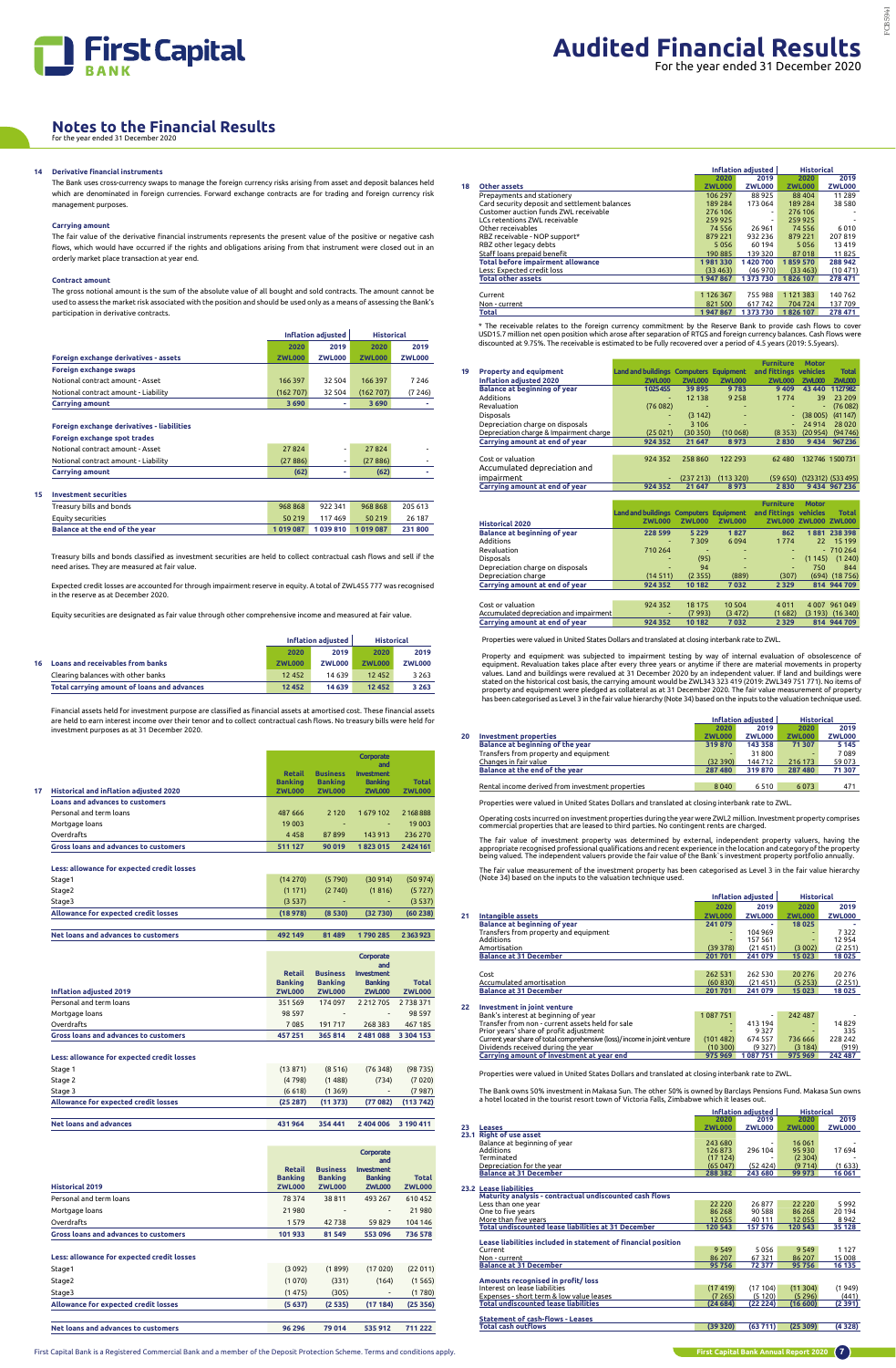

#### **Notes to the Financial Results** for the year ended 31 December 2020

#### **29 Deferred tax**

Deferred tax balances The analysis of the deferred tax assets and deferred tax liabilities is as follows:

|                              |               | <b>Inflation adjusted</b> |               | <b>Historical</b> |
|------------------------------|---------------|---------------------------|---------------|-------------------|
|                              | 2020          | 2019                      | 2020          | 2019              |
| Deferred tax                 | <b>ZWL000</b> | <b>ZWL000</b>             | <b>ZWL000</b> | <b>ZWL000</b>     |
| <b>Deferred tax balances</b> |               |                           |               |                   |
| Deferred tax assets          | (237314)      | (284580)                  | (246 473)     | (64055)           |
| Deferred tax liabilities     | 582 969       | 634 429                   | 486762        | 117792            |
| <b>Total deferred tax</b>    | 345 655       | 349 849                   | 240 289       | 53737             |
|                              |               |                           |               |                   |

#### **30 Share capital and reserves**

| <b>Authorised share capital</b>                             |         |         |        |       |
|-------------------------------------------------------------|---------|---------|--------|-------|
| Ordinary shares (5 000 000 000 shares of ZWL0.01 per share) | 500     | 500     | 500    | 500   |
|                                                             |         |         |        |       |
| <b>30.1 Issued share capital</b>                            |         |         |        |       |
| Ordinary shares                                             | 7 1 5 5 | 7155    | 216    | 216   |
| Share premium                                               | 791 025 | 790 778 | 23 981 | 23837 |

**Total 798 180 797 933 24 197 24 053** 

#### **30.2 Non - distributable reserves**

This relates to the balance of currency translation reserves arising from the fair valuation of assets and liabilities on 1 January 2009 when the Bank adopted the United States dollar as the functional and presentation currency.

|                               | Inflation adjusted |               | <b>Historical</b> |               |
|-------------------------------|--------------------|---------------|-------------------|---------------|
|                               | 2020               | 2019          | 2020              | 2019          |
|                               | <b>ZWL000</b>      | <b>ZWL000</b> | <b>ZWL000</b>     | <b>ZWL000</b> |
| Non - distributable reserve   | 258 253            | 258 253       | 7785              | 7785          |
| <b>Balance at end of year</b> | 258 253            | 258 253       | 7785              | 7785          |
| <b>Impairment reserve</b>     |                    |               |                   |               |
|                               |                    |               |                   |               |

| <b>Balance at end of year</b><br>3510 |  |
|---------------------------------------|--|

This relates to impairment charge on FVOCI debt securities.

#### **30.3 Fair value through other comprehensive income reserve**

**30.4 Revaluation reserve**

This relates to fair value movements on investment securities held at fair value through other comprehensive income which include equity and debt securities.

**30.5 Share based payment reserve**

Revaluation movement on property and equipment is classified under revaluation reserve. Additional detail on

### revaluation of assets is contained in note 19.

The fair value of share options granted to employees is classified under share based payment reserve. The reserve is reduced when the employees exercise their share options.

|                                                        |               | <b>Inflation adjusted</b> | <b>Historical</b> |               |
|--------------------------------------------------------|---------------|---------------------------|-------------------|---------------|
|                                                        | 2020          | 2019                      | 2020              | 2019          |
| <b>Financial instruments</b><br>31                     | <b>ZWL000</b> | <b>ZWL000</b>             | <b>ZWL000</b>     | <b>ZWL000</b> |
| <b>Classification of assets and liabilities</b>        |               |                           |                   |               |
| <b>Financial assets</b>                                |               |                           |                   |               |
| Financial assets at fair value through profit and loss |               |                           |                   |               |
| Derivative financial assets                            | 3690          | $\overline{\phantom{a}}$  | 3690              |               |
| RBZ Net open position support                          | 879 221       | 932 234                   | 879 221           | 207819        |
| Total                                                  | 882 911       | 932 234                   | 882 911           | 207819        |
|                                                        |               |                           |                   |               |
| <b>Financial assets at amortised cost</b>              |               |                           |                   |               |
| Cash and bank balances                                 | 6358334       | 5 0 6 4 2 0 1             | 6358334           | 1128936       |
| Loans and advances to customers                        | 2 3 6 3 9 2 3 | 3 190 411                 | 2 3 6 3 9 2 3     | 711 222       |
| Clearing balances due from other banks                 | 12 4 5 2      | 14 6 39                   | 12 4 5 2          | 3 2 6 3       |
| Other assets*                                          | 804 927       | 1 145 484                 | 804 927           | 255 357       |
| Total                                                  | 9 539 636     | 9414735                   | 9 539 636         | 2098778       |

\* Excludes prepayments and stationery.

| Treasury bills                                              | 968 868    | 922 340  | 968 868  | 205 613       |
|-------------------------------------------------------------|------------|----------|----------|---------------|
| Unquoted equity securities                                  | 50 219     | 117470   | 50 219   | 26 187        |
| <b>Total</b>                                                | 1019087    | 1039810  | 1019087  | 231800        |
|                                                             |            |          |          |               |
| <b>Total Financial assets</b>                               | 11 441 634 | 11386779 | 11441634 | 2 3 3 0 5 7 8 |
|                                                             |            |          |          |               |
| <b>Financial liabilities</b>                                |            |          |          |               |
| Financial liabilities at fair value through profit and loss |            |          |          |               |
| Derivative financial liabilities                            | 62         | ۰        | 62       |               |
| Total                                                       | 62         | ۰        | 62       |               |

Customer deposits 8 815 986 9 181 640 8 815 986 2 046 816

| <b>Total Financial liabilities</b> | 10 696 350 10 447 524 10 696 350 |         |               | 2 3 1 9 1 1 4 |
|------------------------------------|----------------------------------|---------|---------------|---------------|
| Balances due to group companies    | 154 254                          | 331802  | 154 254       | 73967         |
| Lease liabilitv                    | 95756                            | 72 377  | 95756         | 16 135        |
| Other liabilities                  | 1 5 2 5 6 7 7                    | 653 200 | 1 5 2 5 6 7 7 | 142817        |
| Deposits from other banks          | 104 677                          | 176 645 | 104 677       | 39379         |
|                                    |                                  |         |               |               |

### **Risk management**

#### **Financial risk management objectives**

The staff retention incentive represents a provision for a performance based staff incentive to be paid to staff and is included in staff costs. Employee entitlements to annual leave are recognised when they accrue to employees. The provision is made for the estimated liability for annual leave as a result of services rendered by employees up to the<br>reporting date and the charge is recognised in profit or loss within staff costs.

> The Bank's business involves taking on risks in a targeted manner and managing them professionally. The core functions of the Bank's risk management are to identify all key risks for the Bank, measure these risks, manage the risk positions and determine capital allocations. The Bank regularly reviews its risk management policies and systems to reflect changes in markets, products and best market practice.

> The Bank's aim is to achieve an appropriate balance between risk and return and minimise potential adverse effects on the Bank's financial performance.

The Barclays Bank Pension Fund ("The Fund") manages retirement funds for the active members and pensioners. The Fund is run by appointed Trustees. The assets of the Funds are managed as one composite pool, with no separation for the active members and pensioners. The awarding of pension increases and increase in accumulated values to active<br>members is done in consideration of the performance of the Fund and any requirement to increase risk reserve

> The Bank defines risk as the possibility of losses or profits foregone, which may be caused by internal or external factors. The Board provides written principles for overall risk management, as well as written policies covering specific areas, such as foreign exchange risk, interest rate risk and credit risk. Internal audit and Operational Risk and Control departments are responsible for the review of risk management and the control environment.

> The risks arising from financial instruments to which the Bank is exposed include among other risks credit risk, liquidity risk, market risk and operational risk.

|                                       |               | <b>Inflation adjusted</b> |               |               |  |  |  |
|---------------------------------------|---------------|---------------------------|---------------|---------------|--|--|--|
|                                       | 2020          | 2019                      | 2020          | 2019          |  |  |  |
| <b>Deposits from banks</b>            | <b>ZWL000</b> | <b>ZWL000</b>             | <b>ZWL000</b> | <b>ZWL000</b> |  |  |  |
| Bank balances due to banks abroad     | 16 5 8 7      |                           | 16 5 8 7      |               |  |  |  |
| Interbank money market deposit        |               | 89835                     |               | 20 0 27       |  |  |  |
| Clearance balances due to local banks | 88 0 90       | 86809                     | 88090         | 19 3 5 2      |  |  |  |
| <b>Total deposits from banks</b>      | 104 677       | 176 644                   | 104 677       | 39 379        |  |  |  |
| <b>Deposits from customers</b>        |               |                           |               |               |  |  |  |
| <b>Demand deposits</b>                |               |                           |               |               |  |  |  |
| Retail                                | 1 5 2 7 5 1 3 | 1 3 1 2 5 3 6             | 1 5 2 7 5 1 3 | 292 597       |  |  |  |
| Business banking                      | 730 211       | 795 353                   | 730 211       | 177 304       |  |  |  |
| Corporate and investment banking      | 5704849       | 6 3 6 0 4 3 4             | 5704849       | 1417899       |  |  |  |
| <b>Total</b>                          | 7962573       | 8 4 6 8 3 2 3             | 7962573       | 1887800       |  |  |  |
|                                       |               |                           |               |               |  |  |  |
| <b>Call deposits</b>                  |               |                           |               |               |  |  |  |
| Retail                                | 349           | 1691                      | 349           | 377           |  |  |  |
| Business banking                      | 851           | 59 684                    | 851           | 13 305        |  |  |  |
| Corporate and investment banking      | 127 389       | 84 3 8 3                  | 127 389       | 18811         |  |  |  |
| <b>Total</b>                          | 128 589       | 145758                    | 128 589       | 32 493        |  |  |  |
| <b>Savings accounts</b>               |               |                           |               |               |  |  |  |
| Retail                                | 8666          | 9048                      | 8666          | 2017          |  |  |  |
| Business banking                      | 22            | 81                        | 22            | 18            |  |  |  |
| <b>Total</b>                          | 8688          | 9 1 2 9                   | 8688          | 2035          |  |  |  |
| Other                                 |               |                           |               |               |  |  |  |
| Corporate and investment banking      | 716 136       | 558 430                   | 716 136       | 124 488       |  |  |  |
| <b>Total</b>                          | 716 136       | 558 430                   | 716 136       | 124 488       |  |  |  |
|                                       |               |                           |               |               |  |  |  |
| <b>Total deposits from customers</b>  | 8815986       | 9 181 640                 | 8815986       | 2 046 816     |  |  |  |
|                                       |               |                           |               |               |  |  |  |

Included in the deposits above are foreign currency deposits of ZWL 4 billion. Deposits from customers only include financial instruments classified as liabilities at amortised cost. Fair value of deposits from customers approximates carrying amount because of their short tenure. Included in customer accounts are deposits of ZWL716 135 501 (2019:ZWL124 487 697) held as collateral for loans advanced and letters of credit.

|                                           | <b>Inflation adjusted</b> |                |               |     | <b>Historical</b> |                |               |     |
|-------------------------------------------|---------------------------|----------------|---------------|-----|-------------------|----------------|---------------|-----|
|                                           | 2020                      |                | 2019          |     | 2020              |                | 2019          |     |
| <b>Concentration of customer deposits</b> | <b>ZWL000</b>             | $\%$           | <b>ZWL000</b> | %   | <b>ZWL000</b>     | %              | <b>ZWL000</b> | %   |
| Trade and services                        | 2901080                   | 33             | 3 379 125     | 37  | 2901080           | 37             | 753 290       | 37  |
| Energy and minerals                       | 49812                     | 1              | 60310         | 1   | 49812             | 1              | 13 4 45       |     |
| Agriculture                               | 1073943                   | 12             | 948 905       | 10  | 1073943           | 12             | 211 535       | 10  |
| Construction and property                 | 158023                    | $\overline{2}$ | 101 115       | 1   | 158 023           | $\overline{2}$ | 22 541        |     |
| Light and heavy industry                  | 1010949                   | 11             | 964 180       | 11  | 1010949           | 11             | 214 940       | 11  |
| Physical persons                          | 1 5 3 6 5 2 8             | 17             | 1336651       | 15  | 1 536 528         | 17             | 297 973       | 15  |
| Transport and distribution                | 969 184                   | 11             | 1 397 117     | 15  | 969 184           | 11             | 311 452       | 14  |
| <b>Financial services</b>                 | 1 1 1 6 4 6 7             | 13             | 994 237       | 11  | 1 1 1 6 4 6 7     | 13             | 221 640       | 11  |
| Total                                     | 8815986                   | 100            | 9 181 640     | 100 | 8815986           | 100            | 2046816       | 100 |

|                                   |               | <b>Inflation adjusted</b> | <b>Historical</b> |               |  |
|-----------------------------------|---------------|---------------------------|-------------------|---------------|--|
|                                   | 2020          | 2019                      | 2020              | 2019          |  |
| <b>Provisions</b><br>26           | <b>ZWL000</b> | <b>ZWL000</b>             | <b>ZWL000</b>     | <b>ZWL000</b> |  |
| <b>Staff retention</b>            |               |                           |                   |               |  |
| Balance at beginning of year      | 27 117        | 64 2 62                   | 6 0 4 5           | 2 3 0 6       |  |
| Provisions made during the year   | 65 458        | 56786                     | 65 458            | 5653          |  |
| Provisions used during the year   | (42955)       | (93931)                   | (21883)           | (1914)        |  |
| <b>Balance at end of year</b>     | 49 620        | 27 117                    | 49 620            | 6 0 4 5       |  |
|                                   |               |                           |                   |               |  |
| <b>Outstanding employee leave</b> |               |                           |                   |               |  |
| Balance at beginning of year      | 4744          | 23881                     | 1057              | 857           |  |
| Provisions made during the year   | 5 2 3 3       | 15809                     | 5 2 3 3           | 845           |  |
| Provisions used during the year   | (3696)        | (34946)                   | (9)               | (645)         |  |
| <b>Balance at end of year</b>     | 6 2 8 1       | 4744                      | 6 2 8 1           | 1057          |  |
| Redundancy                        |               |                           |                   |               |  |
| Balance at beginning of year      |               |                           |                   |               |  |
| Provisions made during the year   | 2668          | $\overline{\phantom{0}}$  | 2668              |               |  |
| Provisions used during the year   |               | ۰                         |                   |               |  |
| <b>Balance at end of year</b>     | 2668          | ٠                         | 2 6 6 8           | ٠             |  |
| Total provisions at end of year   | 58 5 69       | 31860                     | 58 569            | 7 102         |  |
|                                   |               |                           |                   |               |  |

|                                  |               | <b>Inflation adjusted</b> | <b>Historical</b> |               |  |
|----------------------------------|---------------|---------------------------|-------------------|---------------|--|
|                                  | 2020          | 2019                      | 2020              | 2019          |  |
| <b>Other liabilities</b><br>27   | <b>ZWL000</b> | <b>ZWL000</b>             | <b>ZWL000</b>     | <b>ZWL000</b> |  |
| Accrued expenses                 | 150 604       | 206 819                   | 150 604           | 46 105        |  |
| Amounts due to related parties   | ٠             | 111 673                   |                   | 24895         |  |
| Internal accounts                | 194 167       | 334 708                   | 193 577           | 71817         |  |
| Retentions payable               | 257739        | $\overline{\phantom{a}}$  | 257739            |               |  |
| Auction funds payable            | 279 846       | $\overline{\phantom{a}}$  | 279846            |               |  |
| Other foreign currency claims    | 530 646       | $\overline{\phantom{a}}$  | 530 646           |               |  |
| Withholding taxes including IMTT | 127 240       | $\overline{\phantom{a}}$  | 127 240           |               |  |
| <b>Balance at 31 December</b>    | 1540242       | 653 200                   | 1 539 652         | 142817        |  |

#### **28 Retirement benefit plans**

#### **Barclays Bank Pension Fund**

The plan assets comprise of property, bank balance, equity instruments and money market deposits at 31 December 2020.

|                                             |               | <b>Inflation adjusted</b> | <b>Historical</b> |               |
|---------------------------------------------|---------------|---------------------------|-------------------|---------------|
|                                             | 2020          | 2019                      | 2020              | 2019          |
| Summary valuation of the pension obligation | <b>ZWL000</b> | <b>ZWL000</b>             | <b>ZWL000</b>     | <b>ZWL000</b> |
| Present value of pensioner obligation (DB)  | 608 691       | 81 0 27                   | 608 691           | 18 0 63       |
| Active members liability (DC)               | 1414371       | 564 634                   | 1414371           | 125871        |
| Deferred pensioners                         | 348 111       | 151 594                   | 348 111           | 33794         |
| Other liabilities - risk pools              | 48 244        | 16 705                    | 48 244            | 3724          |
| Other sundry liabilities                    | 8742          | 125 599                   | 8742              | 27999         |
| <b>Total liabilities</b>                    | 2 4 2 8 1 5 9 | 939 559                   | 2 4 2 8 1 5 9     | 209 451       |
| <b>Total assets</b>                         | 2853046       | 1 1 5 3 1 5 5             | 2853046           | 257 067       |
| <b>Net surplus</b>                          | 424 887       | 213 596                   | 424 887           | 47 616        |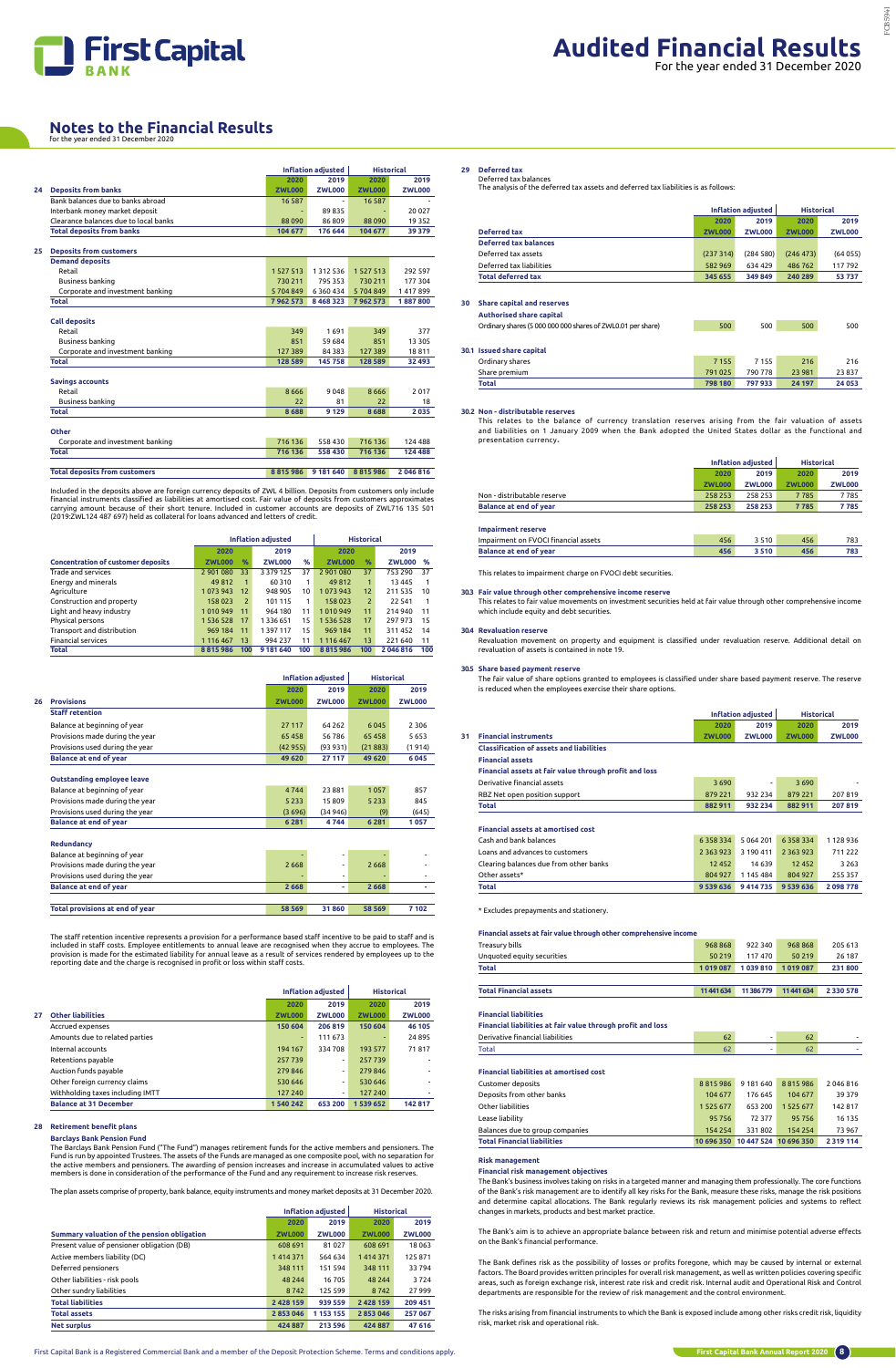

First Capital Bank is a Registered Commercial Bank and a member of the Deposit Protection Scheme. Terms and conditions apply.



### **Notes to the Financial Results** for the year ended 31 December 2020

**31.1 Capital risk management Capital risk –** is the risk that the Bank is unable to maintain adequate levels of capital which could lead to an inability to support business activity or failure to meet regulatory requirements.

- To comply with the capital requirements set by the banking regulators;
- To safeguard the Bank's ability to continue as a going concern so that it can continue to provide returns
- For shareholders and benefits to customers and other stakeholders and; • To maintain a strong capital base to support the development of its business.

Capital adequacy and the use of regulatory capital are monitored daily by the Bank's management and the Directors, employing techniques based on guidelines developed by the Basel Committee as implemented by the Reserve Bank of<br>Zimbabwe for supervisory purposes. The Bank's regulatory capital comprises of three tiers;  $\frac{3}{2}$  for supervisory purposes. The Bank's regulatory capital comprises of three tiers;

The Bank's objectives when managing capital, which is a broader concept than the 'equity' on the face of the statement of financial position, are:

- **Tier 1 Capital:** comprises contributed capital, accumulated profits, share based payment reserve and currency translation reserve.
- **Tier 2 Capital:** comprises impairment allowance, revaluation reserve and part of currency translation reserve. • **Tier 3 Capital:** comprises operational and market risk capital.

The Reserve Bank of Zimbabwe requires each bank to maintain a core capital adequacy ratio of 8% and total capital adequacy ratio of 12%. The table below summarises the composition of regulatory capital and the ratios of the Bank.

**Market risk capital -** is assessed using regulatory guidelines which consider the risk characteristics of the different trading book assets. Risk components are transformed into risk weighted assets and, therefore, capital requirements,<br>based on predetermined exposure and loss probability factors.

**Operational risk capital -** is assessed using the standardised approach. This approach is tied to average gross income<br>over three years per regulated business lines as indicator of scale of operations. Total capital charg risk equals the sum of charges per business lines.

|                                                               | <b>Historical</b> |               |  |  |
|---------------------------------------------------------------|-------------------|---------------|--|--|
|                                                               | 2020              | 2019          |  |  |
|                                                               | <b>ZWL000</b>     | <b>ZWL000</b> |  |  |
| Share capital                                                 | 216               | 216           |  |  |
| Share premium                                                 | 23 981            | 23837         |  |  |
| Accumulated profits                                           | 2 080 613         | 336077        |  |  |
| Impairment reserve                                            | 456               | 783           |  |  |
| Share based payment reserve                                   | 1216              | 1 2 7 3       |  |  |
| Fair value through OCI reserve                                | 48 312            | 24 307        |  |  |
| Currency translation reserve                                  | 3508              | 3508          |  |  |
| <b>Total core capital</b>                                     | 2 158 302         | 390 001       |  |  |
| Less market and operational risk capital                      | (269015)          | (42520)       |  |  |
| Less exposures to insiders                                    | (35648)           |               |  |  |
| <b>Tier 1 capital</b>                                         | 1853639           | 347 481       |  |  |
|                                                               |                   |               |  |  |
| Currency translation reserve movement                         | 4 2 7 7           | 4 2 7 7       |  |  |
| <b>Revaluation reserves</b>                                   | 704763            | 171374        |  |  |
| General provisions (limited to 1.25% of weighted risk assets) | 50 974            | 25 356        |  |  |
| <b>Tier 2 capital</b>                                         | 760 014           | 201 007       |  |  |
|                                                               |                   |               |  |  |
| <b>Total tier 1 &amp; 2 capital</b>                           | 2 613 653         | 548 488       |  |  |
| Market risk                                                   | 49 2 65           | 7633          |  |  |
| Operational risk                                              | 219750            | 34887         |  |  |
| <b>Tier 3 capital</b>                                         | 269 015           | 42 5 20       |  |  |
|                                                               |                   |               |  |  |
| Total tier 1, 2 & 3 capital base                              | 2882668           | 591 008       |  |  |
| Deductions from capital                                       | (50219)           | (26187)       |  |  |
| <b>Total capital base</b>                                     | 2832449           | 564 821       |  |  |
| Credit risk weighted assets                                   | 6 2 3 9 3 3 8     | 1618600       |  |  |
| Operational risk equivalent assets                            | 2746884           | 436 085       |  |  |
| Market risk equivalent assets                                 | 615806            | 95 412        |  |  |
| <b>Total risk weighted assets (RWAs)</b>                      | 9602028           | 2 150 097     |  |  |
| <b>Tier 1 capital ratio</b>                                   | 19%               | 16%           |  |  |
| Tier 1 and 2 capital ratio                                    | 27%               | 26%           |  |  |
| <b>Total capital adequacy ratio</b>                           | 29%               | 26%           |  |  |
|                                                               |                   |               |  |  |

**Credit risk capital -** is subject to guidelines provided by the regulator which are based on Basel 1 principles. On this approach the banking book exposures are categorised into broad classes of assets with different underlying risk characteristics. Risk components are transformed into risk weighted assets using predetermined exposure and loss probability factors. Capital requirements for credit risk are derived from the risk weighted assets.

The Bank separates exposures to market risk into either trading or banking book. Trading portfolios include those<br>positions arising from market–making transactions where the Bank acts as principal with clients or with the this is mainly to support client trading activity.

#### **31.2 Interest rate risk**

. .<br>The Bank applies a 'value at risk<sup>'</sup> ("VaR") methodology to its banking portfolios to estimate the market risk of positions held if current positions were to be held unchanged for one business day.

Interest rate risk is the risk that the Bank will be adversely affected by changes in the level or volatility of market interest rates. The Bank is exposed to various risks associated with the effects of fluctuations in the prevailing levels<br>of market interest rates on its financial position and cash flows. The responsibility of managing in lies with the Assets and Liabilities Committee (ALCO). On a day to day basis, risks are managed through a number of management committees. Through this process, the Bank monitors compliance within the overall risk policy framework and ensures that the framework is kept up to date. Risk management information is provided on a regular basis to the Risk and Control Committee and the Board.

The table below summarises the Bank's interest rate risk exposure.

ALCO closely monitors this risk. The Bank is satisfied with its risk management processes and systems in place which have enabled the Bank to minimise losse

|                                          |               |               |               |               |               |               | Non-<br>interest         |               | Non-<br><b>interest</b><br>bearing | <b>Total</b>       |
|------------------------------------------|---------------|---------------|---------------|---------------|---------------|---------------|--------------------------|---------------|------------------------------------|--------------------|
|                                          | Up to 1       | 1 to 3        | 3 to 6        | 6 months      | 1 to 5        | Over          | bearing                  | <b>Total</b>  | inflation                          | inflation          |
| <b>Historical and inflation adjusted</b> | month         | months        | months        | to 1 year     | years         | 5 years       | historical               | historical    | adjusted                           | adjusted           |
| 31 December 2020                         | <b>ZWL000</b> | <b>ZWL000</b> | <b>ZWL000</b> | <b>ZWL000</b> | <b>ZWL000</b> | <b>ZWL000</b> | <b>ZWL000</b>            | <b>ZWL000</b> | <b>ZWL000</b>                      | <b>ZWL000</b>      |
| <b>Assets</b>                            |               |               |               |               |               |               |                          |               |                                    |                    |
| Cash and bank balances                   | 2721552       |               |               |               |               |               | 3 6 3 6 7 8 2            | 6358334       | 3 6 3 6 7 8 2                      | 6358334            |
| Derivative financial assets              |               |               |               |               |               |               | 3690                     | 3690          | 3690                               | 3690               |
| Investment securities                    | 962 915       | 1 1 3 3       |               | 4820          |               |               | 50 219                   | 1019087       | 50 219                             | 1019087            |
| Loans and receivables from banks         | 12452         |               |               |               |               |               |                          | 12 4 5 2      |                                    | 12 4 5 2           |
| Loans and advances to customers          | $\sim$        | 2 3 6 3 9 2 3 |               |               |               |               |                          | 2 3 6 3 9 2 3 |                                    | 2 3 6 3 9 2 3      |
| Other assets                             | 26 683        | 52739         | 56 179        | 106 669       | 642 907       |               | 940 930                  | 1826 107      | 1062690                            | 1947867            |
| Property and equipment                   |               |               |               |               |               |               | 944 709                  | 944 709       | 967 236                            | 967 236            |
| Investment properties                    |               |               |               |               |               |               | 287 480                  | 287 480       | 287 480                            | 287 480            |
| Investment in joint venture              |               |               |               |               |               |               | 975 969                  | 975969        | 975 969                            | 975 969            |
| Intangible assets                        |               |               |               |               |               |               | 15 0 23                  | 15 0 23       | 201700                             | 201700             |
| Right of use assets                      |               |               |               |               |               |               | 99 973                   | 99 973        | 288 382                            | 288 382            |
| <b>Total assets</b>                      | 3723602       | 2417795       | 56 179        | 111489        | 642907        |               | 6954775                  | 13 906 747    |                                    | 7474148 14 426 121 |
|                                          |               |               |               |               |               |               |                          |               |                                    |                    |
| <b>Liabilities</b>                       |               |               |               |               |               |               |                          |               |                                    |                    |
| Derivative financial liabilities         | 62            |               |               |               |               |               |                          | 62            |                                    | 62                 |
| Lease liabilities                        | 95756         |               |               |               |               |               |                          | 95756         | $\overline{\phantom{a}}$           | 95756              |
| Deposits from banks                      | 104 677       |               |               |               |               |               | $\overline{\phantom{a}}$ | 104 677       | $\sim$                             | 104 677            |
| Deposits from customers                  | 8815986       |               |               |               |               |               |                          | 8815986       |                                    | 8815986            |
| Provisions                               |               |               |               |               |               |               | 58 5 69                  | 58 5 69       | 58 5 69                            | 58 5 69            |
| Other liabilities                        |               |               |               |               |               |               | 1 539 652                | 1 539 652     | 540 242                            | 1540242            |
| Deferred tax liabilities                 |               |               |               |               |               |               | 240 289                  | 240 289       | 345 655                            | 345 655            |
| Current tax liabilities                  |               |               |               |               |               |               | 30 160                   | 30 160        | 30 160                             | 30 160             |
| Due to group companies                   |               |               |               |               |               |               | 154 254                  | 154 254       | 154 254                            | 154 254            |
| <b>Total liabilities</b>                 | 9016481       |               |               |               |               |               | 2022924                  | 11 039 405    | 2128880                            | 11145361           |
| Interest rate re - pricing gap           | (5292879)     | 2417795       | 56 179        | 111 489       | 642 907       |               | 4931852                  | 2867342       | 5345269                            | 3 280 760          |

**Cumulative gap (5 292 879) (2 875 084) (2 818 905) (2 707 416) (2 064 509) (2 064 509) 2 867 342 - 3 280 760 -**

**31.3 Market risk** 

The Bank takes on exposure to market risks, which is the risk that the fair value or future cash flows of a financial instrument will fluctuate because of changes in market prices. Market risks arise from open positions in interest rate, currency and equity products, all of which are exposed to general and specific market movements and changes in the level of volatility of market rates or prices such as interest rates, credit spreads, foreign exchange rates and equity prices.

Non trading book primarily arises from the management of the Bank's retail and commercial banking assets and liabilities.

#### **Market risk measurement techniques**

The objective of market risk measurement is to manage and control market risk exposures within acceptable limits while optimising the return on risk.

The measurement techniques used to measure and control market risk include:

#### **(i) Daily Value at Risk ("DVaR")**

Value at Risk is a statistically based estimate of the potential loss on the current portfolio from adverse market movements. It expresses the maximum amount the Bank might lose but only to a certain level of confidence. There is therefore a statistical probability that actual loss could be greater than the 'VaR' estimate. The 'VaR' model makes<br>assumptions on the pattern of market movements based on historical holding periods. The use of this ap not prevent losses outside of these limits in the event of more significant market movements. 'DVaR' is an estimate of the potential loss which might arise from unfavourable market movements, if the current positions were held unchanged for one business day, measured to a confidence of 99%. Daily losses exceeding the 'DVaR' figure are likely to occur, on average twice in every 100 business days.

#### **(ii) Stress tests**

Stress tests provide an indication of losses that could arise in extreme positions.

Foreign exchange stress risk (currency stress) is the potential loss against the Bank if there is a large foreign exchange movement (expected once in every five years).

The table below summarises the DVaR statistics for the Bank relating to currency stress.

|                                      |               | Inflation adiusted | <b>Historical</b> |               |  |
|--------------------------------------|---------------|--------------------|-------------------|---------------|--|
|                                      | 2020          | 2019               | 2020              | 2019          |  |
| Type of risk or activity             | <b>ZWL000</b> | <b>ZWL000</b>      | <b>ZWL000</b>     | <b>ZWL000</b> |  |
| One day risk                         |               |                    |                   |               |  |
| Currency                             | 136 533       | 34 666             | 136 533           | 7728          |  |
| Aggregate VaR as at 31 December 2020 | 136 533       | 34 666             | 136 533           | 7728          |  |
| Two day risk                         |               |                    |                   |               |  |
| Currency                             | 431754        | 34 666             | 431754            | 24 4 3 7      |  |
| Aggregate VaR as at 31 December 2020 | 431754        | 34 666             | 431754            | 24 437        |  |

#### **Net interest income sensitivity ("NII")**

NII measures the sensitivity of annual earnings to changes in interest rates. NII is calculated at a 15% and 5% change in local currency and foreign currency interest rates respectively.

The Bank's interest income sensitivity is shown below:

|                                    | <b>Inflation adiusted</b> |               | <b>Historical</b> |               |  |
|------------------------------------|---------------------------|---------------|-------------------|---------------|--|
|                                    | 31.12.2020                | 31.12.2019    |                   | 31.12.2019    |  |
|                                    | Impact on                 | Impact on     | Impact on         | Impact on     |  |
| Net interest income sensitivity    | earnings                  | earnings      | earnings          | earnings      |  |
| <b>Local currency</b>              | <b>ZWL000</b>             | <b>ZWL000</b> | <b>ZWL000</b>     | <b>ZWL000</b> |  |
| 1500bps increase in interest rates | 18 1 23                   | 16490         | 18 123            | 3736          |  |
| 1500bps decrease in interest rates | (18123)                   | (16, 490)     | (18123)           | (3736)        |  |
| <b>Benchmark</b>                   | ٠                         |               |                   |               |  |
| <b>Foreign currency</b>            |                           |               |                   |               |  |
| 500bps increase in interest rates  | 4 3 9 9                   | 43 342        | 4 3 9 9           | 9662          |  |
| 500bps decrease in interest rates  | (4399)                    | (43342)       | (4399)            | (9662)        |  |
|                                    |                           |               |                   |               |  |

**(iii) Economic capital**

Economic capital methodologies are used to calculate risk sensitive capital allocations for businesses incurring market risk.

Consequently the businesses incur capital charges related to their market risk.

#### **31.4 Foreign exchange risk**

This is a risk that the value of a financial liability or asset denominated in foreign currency will fluctuate due to changes in the exchange rate. The Bank takes on exposures to the effects of fluctuations in the prevailing foreign currency exchange rates in the financial position and cash flows. Foreign exchange risk is managed through use of Daily Value at Risk techniques and Stress tests. In addition mismatches on foreign exchange assets and liabilities are minimised through the daily monitoring of the net foreign exchange exposure by treasury. Currency swaps are also used to manage foreign exchange risk where necessary.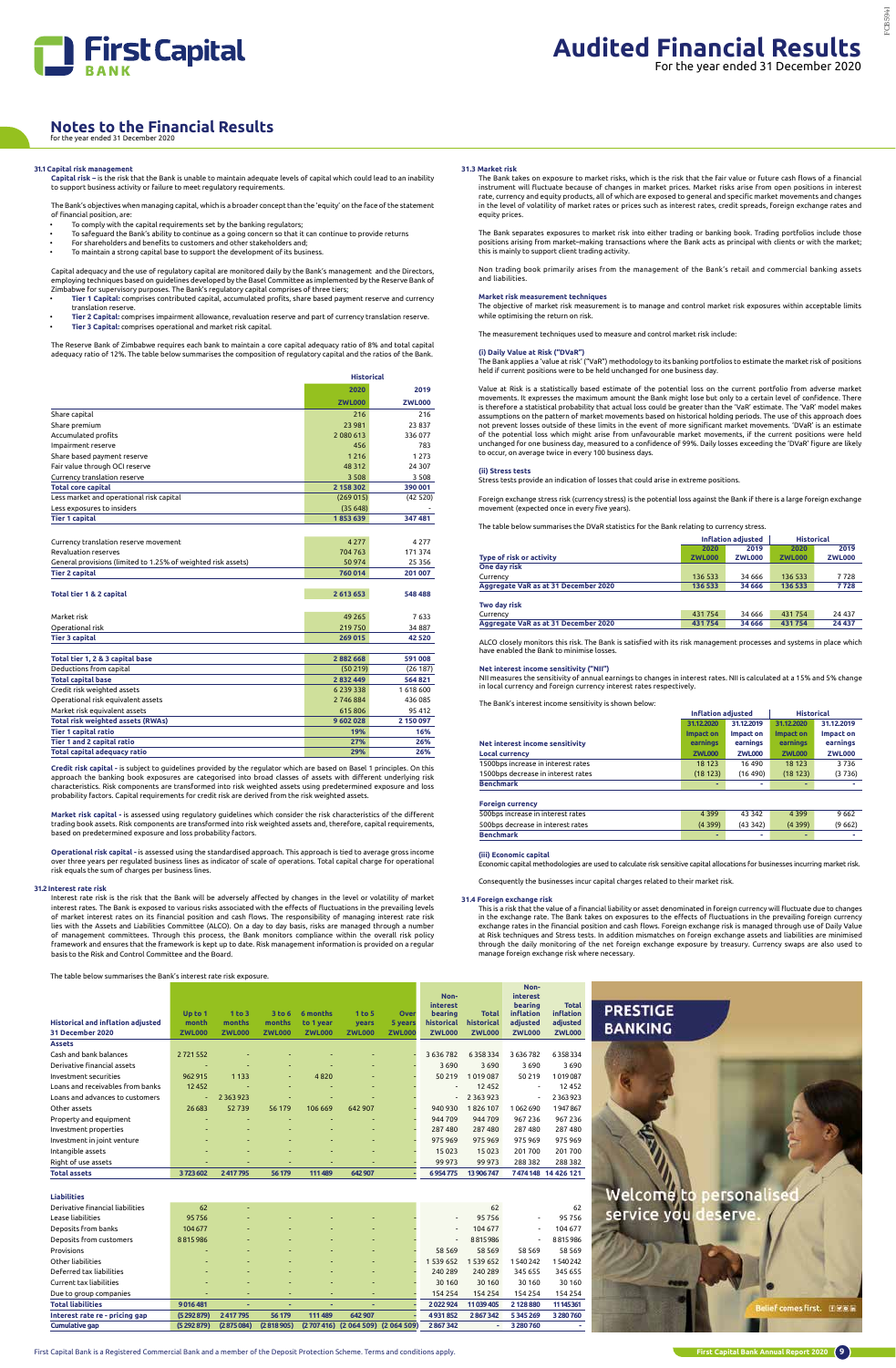

#### The table below summarises the Bank's financial instruments at carrying amounts, categorised by currency.

|                                               |                    |                    |               | Other<br>foreian |               |
|-----------------------------------------------|--------------------|--------------------|---------------|------------------|---------------|
|                                               | <b>USD</b><br>(ZWL | <b>GBP</b><br>(ZWL | Rand<br>(ZWL  | currency<br>(ZWL |               |
| <b>Historical and inflation adjusted 2020</b> | Equiv)             | Equiv)             | Equiv)        | Equiv)           | Total         |
| At 31 December 2020                           | <b>ZWL000</b>      | <b>ZWL000</b>      | <b>ZWL000</b> | <b>ZWL000</b>    | <b>ZWL000</b> |
| <b>Assets</b>                                 |                    |                    |               |                  |               |
| Cash and bank balances                        | 4809640            | 87 342             | 228 521       | 231 183          | 5 3 5 6 6 8 6 |
| Loans and advances to customers               | 75834              |                    |               | ۰.               | 75834         |
| Other assets*                                 | 1064210            | ۰                  |               | ÷                | 1064210       |
| Foreign exchange swaps                        | 166 353            | ۰                  |               | ۰                | 166 353       |
| <b>Total financial assets</b>                 | 6 116 037          | 87 342             | 228 521       | 231 183          | 6 663 083     |
|                                               |                    |                    |               |                  |               |
| <b>Liabilities</b>                            |                    |                    |               |                  |               |
| Deposits from banks                           | 3745               |                    |               |                  | 3745          |
| Deposits from customers                       | 4436990            | 16 129             | 208 186       | 88744            | 4750049       |
| Other liabilities                             | 1 188 174          | 12 4 6 7           | 3 4 8 3       | 1650             | 1 205 774     |

| Balances due to group companies    | 171 196   | <b>Service Contracts</b> | <b>COLUM</b>   | 19 601  | 190 797           |
|------------------------------------|-----------|--------------------------|----------------|---------|-------------------|
| <b>Total financial liabilities</b> | 5 800 105 |                          | 28 596 211 669 |         | 109 995 6 150 365 |
| <b>Net currency positions</b>      | 315932    | 58746                    | 16852          | 121 188 | 512718            |
|                                    |           |                          |                |         |                   |

#### \*Excludes prepayments and stationery

| Exchange rates applied in 2020 |         | GBP | Rand            | EUR     |         |
|--------------------------------|---------|-----|-----------------|---------|---------|
| ZWL closing rate               | 81.7866 |     | 5.5648 100.4180 | 64.1026 | 63.3595 |

#### **31.5 (a) Credit risk**

Credit risk is the risk of financial loss should the Bank's customers, clients or market counter parties fail to fulfil their contractual obligations to the Bank. The Bank actively seeks to originate and manage credit risk in such a way as to achieve sustainable asset growth and risk adjusted returns in line with board-approved risk parameters. The credit risk that the Bank faces arises mainly from corporate and retail loans advances and counter party credit risk arising from derivative contracts entered into with our clients. Other sources of credit risk arise from treasury bills, government bonds, settlement balances with counter parties and bank balances with Central Bank and other related banks. Credit risk management objectives are:

- Supporting the achievement of sustainable asset and revenue growth in line with our risk parameters; • Operating sound credit granting processes and monitoring credit risk using appropriate models to assist decision making;
- Ensure credit risk taking is based on sound credit risk management principles and controls; and
- Continually improving collection and recovery.

#### **(b)Credit risk grading**

**Corporate Exposures**

The Bank uses internal credit risk gradings that reflect its assessment of the probability of default of individual counter parties. The Bank uses internal rating models tailored to the various categories of counter party. Borrower and loan specific information collected at the time of application (such as level of collateral; and turnover and industry<br>type for wholesale exposures) is fed into this rating model. This is supplemented with external dat bureau scoring information on individual borrowers. In addition, the models enable expert judgement to be fed into the final internal credit rating for each exposure. This allows for considerations which may not be captured as part of the other data inputs into the model.

For debt securities in the treasury portfolio and interbank exposures, performance of the counter party is monitorec for any indication of default. PDs for such exposures are determined based on benchmarked national ratings mapped to external credit rating agencies grade. For other bank balances where there are external credit ratings PDs are derived using those external credit ratings.

The credit scores from this model are mapped to the regulatory scale with 10 grades. Corporate exposures are monitored by grading exposures into early warning list for those customers who are believed to be facing difficulties. Customers are categorised into Early Warning Lists ("EWL") 1-3. Those in EWL1 have temporary problems and the risk of default is low. EWL2 implies there are doubts that the customer will pay but the risk of default is medium. EWL3 implies that there are doubts that the customer will pay and the risk of default is high

#### **Retail exposures**

After the date of initial recognition, for retail business, the payment behaviour of the borrower is monitored on a periodic basis to develop a behavioural internal credit rating. Any other known information about the borrower which impacts their creditworthiness such as unemployment and previous delinquency history is also incorporated into the<br>behavioural internal credit rating. These ratings are reflected on the following delinquency bucket; Perfor (Bucket 0); 1day to 30 days past due (Bucket 1); 30 days to 60 days past due (Bucket 2); 60 days to 89 days past due (Bucket 3) and 90 days+ past due (default,Bucket 4).

- The borrower is unlikely to pay its credit obligations to the Bank in full, without recourse by the Bank to actions such as realising security (if any is held); or
- The financial asset is more than 90 days past due
- Corporate loans with regulatory grades from 1 3 Retail loans graded in bucket 0 and bucket 1
- Debt securities, loans to banks and bank balances which are not past due; and
- These are a product of 12 months PD, 12 months LGD and EAD.

#### **(c) Expected credit losses measurement (ECLs)**

**The expected credit loss (ECLs) -** is measured on either a 12 - month (12M) or Lifetime basis depending on whether a significant increase in credit risk has occurred since initial recognition or whether an asset is considered to be credit impaired.

- 
- Corporate loans with regulatory grades from grade 4 to grade 7 (Early Warning List 1 and Early Warning List 2)<br>• Retail loans in bucket 2 to 3 (bucket 2 is 30 days to 60 days past due, bucket 3 is 60 days
- recognition; and These are a product of lifetime PD, lifetime LGD and EAD.
- 

- ECLs are measured based on expected credit losses on a lifetime basis. This is measured on the following exposures.
- All credit impaired/ in default corporate and retail loans and advances to banks and other debt securities in default. These are corporates in regulatory grade 8 10 (EWL3) and retail loans in bucket 4
- Exposures which are 90 days+ past due; and
- These are a product of default PD, lifetime LGD and EAD.

- ECLs are discounted at the effective interest rate of portfolio
- The maximum period considered when estimating ECLs is the maximum contractual period over which the Bank is exposed to credit risk
- The Bank uses a portfolio approach to calculate ECLs. The portfolios are segmented into retail, corporate and treasury and further by product.
- Expected credit losses are the probability weighted discounted product of the Probability of Default (PD), Exposure at Default (EAD), and Loss Given Default (LGD), defined as follows:

**(d) Significant increase in credit risk (SICR)**<br>When determining whether the credit risk of a financial asset has increased significantly since initial recognition and when estimating ECLs, the Bank considers reasonable and supportable information that is relevant and available<br>without undue cost or effort. This includes both quantitative and qualitative information and analysis, based o Bank's historical experience and informed credit assessment and including forward-looking information.

**Probability of default (PD) -** is the likelihood of a borrower defaulting on its financial obligation (as per "Definition of default and credit-impaired" below), either over the next 12 months (12M PD), or over the remaining lifetime (Lifetime PD) of the obligation. PDs are modelled using historic data into 12 month and Lifetime PDs. Where data is not available proxies which resemble the risk of default characteristics of the exposure are used. The PDs are determined at portfolio level and segmented into various products.

PDs modelled using historical data are then adjusted for forward looking factors. PDs are mapped into regulatory grades as follows:

#### **Corporate exposures**

|  | Stage 1 12 Month PD Central Bank Grades 1 to 3 or performing grade                                                |
|--|-------------------------------------------------------------------------------------------------------------------|
|  | Stage 2 Life Time PD   Central Bank Grades 4 to 7 - (internal grade EWL 1 & EWL 2) or special mention             |
|  | Stage 3   Default PD   Central Bank Grades 8 to 10 - (internal grade EWL 3 & classified) or substandard, or worse |

#### **Retail exposures**

|  | Stage 1 12 Month PD Central Bank Grades 1 to 3 (internal grades bucket 0 & bucket 1) or performing grade |
|--|----------------------------------------------------------------------------------------------------------|
|  | Stage 2 Life Time PD Central Bank Grades 4 to 7 (internal grades bucket 2 & bucket 3) or special mention |
|  | المنادية المتحدث والمنادي والمتحدث والمتحدث والمتحدث والمستحدث والمستحدث والمستحدث                       |

#### **Treasury exposures**

The models used for PD, EAD and LGD calculations are governed on a day to day through the Impairments Committee.<br>This committee comprises of senior managers in risk, finance and the business. Decisions and key judgements m by the Impairments Committee relating to the impairments and model overrides will be taken to Board Risk, Board Loans and Board Audit Committee.

**Exposure at default (EAD) -** is the amount the Bank expects to be owed at the time of default, over the next 12 months (12M EAD) or over the remaining lifetime (Lifetime EAD). For a revolving commitment, the EAD includes the current drawn balance plus any further amount that is expected to be drawn up by the time of default, should it occur. For term loans EAD is the term limit while for short term loans and retail loans EAD is the drawn balance. Debt securities and interbank balances EAD is the current balance sheet exposure.

**Loss given default (LGD) -** represents the Bank's expectation of the extent of loss on a defaulted exposure. LGD varies by type of counter party, type and seniority of claim and availability of collateral or other credit support. LGD is expressed as a percentage loss per unit of exposure at the time of default (EAD). LGD is calculated on a 12-month or lifetime basis, where 12-month LGD is the percentage of loss expected to be made if the default occurs in the next 12 months and Lifetime LGD is the percentage of loss expected to be made if the default occurs over the remaining expected lifetime of the loan. LGD is modelled based on historical data. LGD for sovereign exposure is based on observed recovery rates for similar economies.

#### **Default**

The Bank considers a financial asset to be in default when:

IFRS 9 outlines a 'three-stage' model for impairment based on changes in credit quality since initial recognition as summarised below:

**i) 12 month ECLs; (Stage 1 - no increase in credit risk)** ECLs measured at an amount equal to the portion of lifetime expected credit losses that result from default events possible within the next 12 months. The 12 month ECL is calculated for the following exposures:

### **ii) Life time ECLs (Stage 2 - significant increase in credit risk refer to 31.5d)** ECLs are measured based on expected credit losses on a lifetime basis. It is measured for the following exposures;

#### **iii) Life time ECLs (Stage 3 - default)**

The assessment of significant increase in credit risk incorporates forward looking information and is performed on a monthly basis at a portfolio level for all retail loans. Corporate and treasury exposures are assessed individually<br>through the Early Warning list which is reviewed monthly and monitored by an independent team in credit department, and quarterly reviews by the Impairment Committee of exposures against performance criteria.

#### **Significant increase in credit risk - Quantitative measures**

- Corporate loans if the loan is reclassified from regulatory grades 1 3 to grades 4 7 Retail loans if the loan is reclassified from buckets 0 and 1 to buckets 2 to 3
- Treasury exposures which are past due.
- 

#### **Significant increase in credit risk - Qualitative measures retail and corporate**

- There are various quantitative measures which include: Retail Retrenchment, Dismissal, Salary diversion, employer facing difficulties
- Corporate Adverse business changes, changes in economic conditions, quality challenges, among others.
- 

### **(e) Benchmarking Expected Credit Loss**

**Corporate and treasury** Due to lack of sufficient historical information on corporate and treasury portfolio defaults from which PDs and LGDs are derived, a judgemental benchmarking is used parallel to the corporate and treasury model output. The higher of benchmarking ECL and the model output is considered as the final ECL.

#### **(f) Forward – looking information incorporated in the ECL models**

The assessment of SICR and the calculation of ECLs both incorporate forward-looking information. The Bank has performed historical analysis and identified the key economic variables impacting credit risk and expected credit losses for each portfolio. The key economic variables identified were GDP growth, interest rates and import cover<br>ratio. These economic variables and their associated impact on the ECL vary by financial instrument. Expert has also been applied in this process.

**(g) Write – offs -** The Bank will write off retail accounts following charge off of the account if the equivalent of an instalment is not recovered cumulatively over a 12-month period post charge off. Corporate accounts are written off<br>once security has been realised depending on the residual balance and further recovery prospects. The corp write off policy is not rules based, or time bound.

#### **(h) ECL model governance**

**(i)Maximum exposure to credit risk by credit quality grade before credit enhancements** The Bank has an internal rating scale which is mapped into the Basel II grading system. The internal rating is broadly classified into; performing loans, standard monitoring and non-performing.

#### **Performing loans**

Loans and advances not past due and which are not part of renegotiated loans are considered to be performing assets,<br>these are graded as per RBZ credit rating scale as grade 1 - 3.

#### **Standard monitoring grade**

These are loans and advances which are less than 90 days past due and in some cases not past due but the business has significant concern on the performance of that exposure, as per RBZ credit rating scale these are grade 4 - 7.

**Non-performing grade** These are loans and overdrafts on which interest is no longer accrued or included in income unless the customer pays back. These non-performing (past due) assets include balances where the principal amount and / or interest is due and unpaid for 90 days or more, as per RBZ credit rating scale these are grade 8 - 10.

#### **Loans and advances renegotiated**

During the year the Bank renegotiated loans and advances to customers, balance of renegotiated loans as at 31 December 2020 was ZWL38 million (2019: NIL). Re- negotiations related to customers with operations that were directly impacted by COVID-19.

#### **Maximum credit risk exposure**

|                                                  | Maximum credit risk exposure |                               |                                 |                |               | <b>Reconciliation of ECL by exposure</b>                  |                      |              |
|--------------------------------------------------|------------------------------|-------------------------------|---------------------------------|----------------|---------------|-----------------------------------------------------------|----------------------|--------------|
| <b>Historical and inflation</b><br>adjusted 2020 | <b>Performing</b>            | <b>Standard</b><br>monitoring | <b>Non</b><br><b>performing</b> |                |               | <b>Standard</b><br>Total Performing monitoring performing | <b>Non</b>           | <b>Total</b> |
| Loans and advances to customers                  | <b>ZWL000</b>                | <b>ZWL000</b>                 | <b>ZWL000 ZWL000</b>            |                | <b>ZWL000</b> | <b>ZWL000</b>                                             | <b>ZWL000 ZWL000</b> |              |
| Corporate                                        | 1748915                      | 74 100                        |                                 | $-1823015$     | 30 914        | 1816                                                      |                      | $-32730$     |
| Business banking                                 | 52054                        | 37965                         |                                 | $-90019$       | 5790          | 2 7 4 0                                                   | $\sim$               | 8530         |
| Retail                                           | 501 161                      | 6044                          |                                 | 3 922 511 127  | 14 2 70       | 1 1 7 1                                                   | 3 5 3 7              | 18978        |
| <b>Total</b>                                     | 2 302 130                    | 118 109                       |                                 | 3 922 2424 161 | 50 974        | 5727                                                      | 3537                 | 60 238       |

#### **Balances with central bank**

#### **Stage 3** Default PD | Central Bank Grades 8 to 10 (internal grades bucket 4) or substandard, or worse

| Savings bonds and treasury bills | 968868  | 968868     | 456 |  |  |
|----------------------------------|---------|------------|-----|--|--|
| Bank balances                    | 1076732 | $-1076732$ | 121 |  |  |
| Total                            | 2045600 | $-2045600$ | 577 |  |  |

#### **Balances with other banks and settlement balances**

| Settlement balances - local currency 12452 |         | - | $-12452$   |         |          | $\overline{\phantom{a}}$ |  |
|--------------------------------------------|---------|---|------------|---------|----------|--------------------------|--|
| Bank balances - foreign currency 3405645   |         |   | $-3405645$ | 1.097   | <b>.</b> | $-1097$                  |  |
| Interbank placements                       | -       |   | -          |         |          |                          |  |
| <b>Total</b>                               | 3418097 |   | $-3418097$ | 1 0 9 7 |          | 1 097<br>-               |  |

#### **Other assets** RBZ receivable NOP support 879 221 - 879 221 32 422 - 879 221 32 422 RBZ receivable other 5 056 - - - - - - 5 056 Other assets 189 284 189 284 189 284 189 284 189 284 189 284 189 284 189 284 189 284 189 284 189 284 189 284 189 28 **Total 1 073 561 - - 1 073 561 32 514 - - 32 514 Total on balance sheet 8 838 389 118 109 3 922 8 961 419 85 162 5 727 3 537 94 426**

#### **Guarantees and letters of credit**

| Guarantees        | 110 612 |        | $-110612$    | $\sim$ |   |  |
|-------------------|---------|--------|--------------|--------|---|--|
| Letters of credit | 665 579 | $\sim$ | 665 579<br>- | $\sim$ |   |  |
| <b>Total</b>      | 776 191 | -      | 776 191      |        | - |  |

The above table represents a worst case scenario of credit risk exposure to the Bank at 31 December 2020, without taking account of any collateral held or other credit enhancements attached. For on-statement of financial position assets, the exposures set out above are based on net carrying amounts as reported in the statement of financial position.

## **Notes to the Financial Results** for the year ended 31 December 2020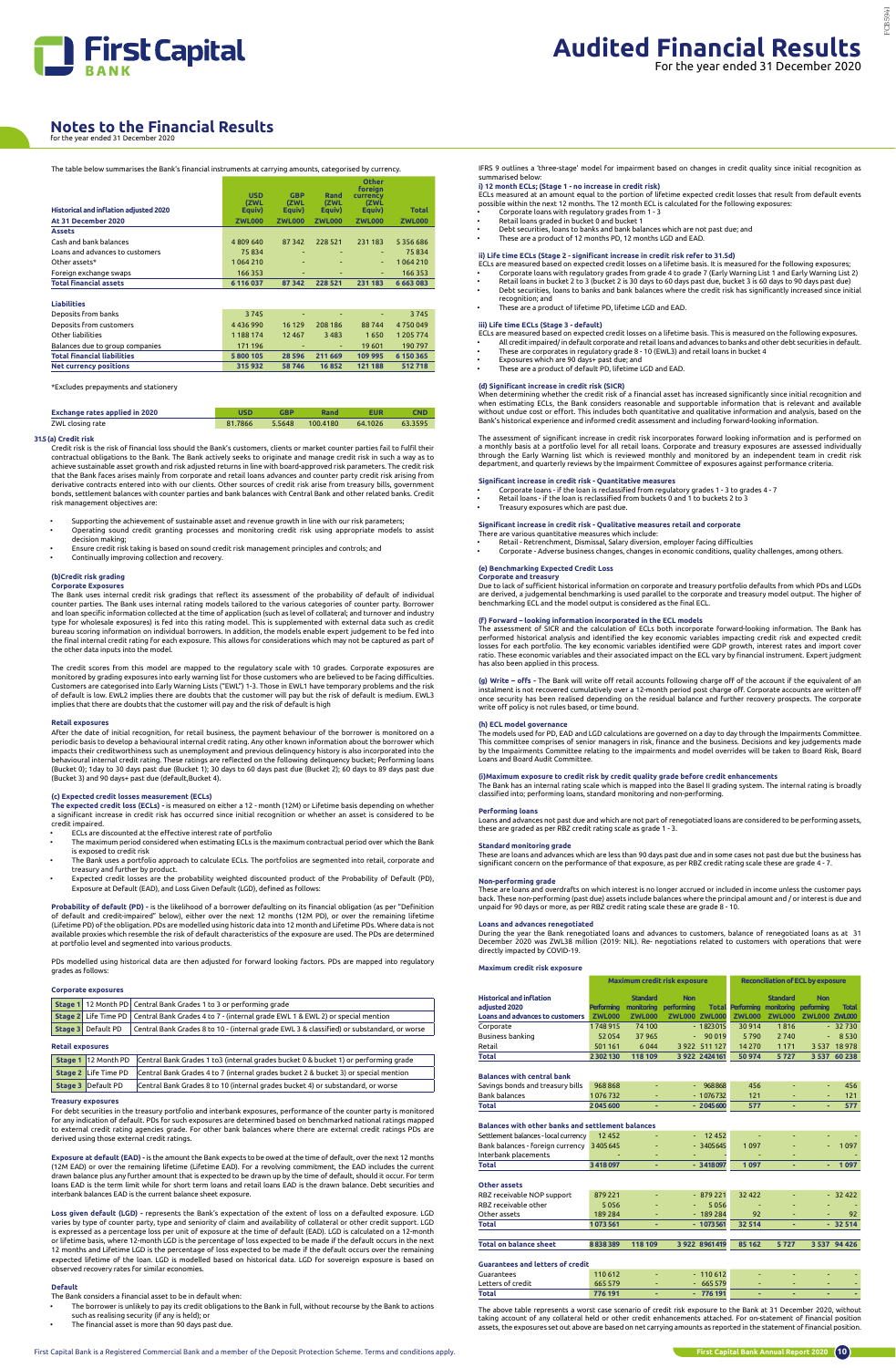First Capital Bank is a Registered Commercial Bank and a member of the Deposit Protection Scheme. Terms and conditions apply.



#### **Expected credit losses analysis and reconciliation**

|                                               |               | Stage 2 -       |                   |               |
|-----------------------------------------------|---------------|-----------------|-------------------|---------------|
|                                               |               | <b>Lifetime</b> | Stage 3 -         |               |
|                                               | Stage 1 -     | <b>ECL not</b>  | <b>Lifetime</b>   |               |
|                                               | 12 month      | credit          | <b>ECL credit</b> |               |
|                                               | <b>ECL</b>    | <i>impaired</i> | <i>impaired</i>   | <b>Total</b>  |
| <b>Historical and inflation adjusted 2020</b> | <b>ZWL000</b> | <b>ZWL000</b>   | <b>ZWL000</b>     | <b>ZWL000</b> |
| Balance at beginning of the year              | 32 985        | 1565            | 2713              | 37 263        |
| <b>Movement with P&amp;L impact</b>           | 52 177        | 4 1 6 2         | 823               | 57 162        |
| New financial assets purchased or originated  | 58 407        | -               | ۰                 | 58 407        |
| Transfers from stage 1 to stage 2             | (6230)        | 6 2 3 0         |                   |               |
| Transfers from stage 2 to stage 3             |               | (2068)          | 2068              |               |
| Transfer to provisions                        | ٠             | ۰               | (933)             | (933)         |
| Write offs                                    |               | ٠               | (312)             | (312)         |
| <b>Balance at 31 December 2020</b>            | 85 162        | 5727            | 3 5 3 6           | 94 425        |

#### **31.6 Credit risk concentration of loans and advances were as follows;**

|                            | <b>Historical</b> |     |                   |                          | <b>Inflation</b> |     |
|----------------------------|-------------------|-----|-------------------|--------------------------|------------------|-----|
|                            | and inflation     |     |                   |                          |                  |     |
|                            | adiusted          |     | <b>Historical</b> |                          | adjusted         |     |
|                            | 2020              |     | 2019              |                          | 2019             |     |
| Industry/Sector            | <b>ZWL000</b>     | %   | <b>ZWL000</b>     | %                        | <b>ZWL000</b>    | %   |
| Trade and services         | 282 442           | 12  | 76 341            | 10                       | 342 455          | 10  |
| Energy and minerals        | 25868             | 1   | 42 863            | 6                        | 192 276          | 6   |
| Agriculture                | 295 879           | 13  | 251 255           | 34                       | 1 127 084        | 34  |
| Construction and property  |                   |     |                   | $\overline{\phantom{0}}$ |                  |     |
| Light and heavy industry   | 835843            | 34  | 147 996           | 20                       | 663882           | 20  |
| Physical persons           | 511 127           | 21  | 102 633           | 14                       | 460 397          | 14  |
| Transport and distribution | 444 516           | 18  | 92 442            | 13                       | 414 676          | 13  |
| <b>Financial services</b>  | 28 4 8 6          | 1   | 23 048            | 3                        | 103 383          | 3   |
| Total                      | 2 4 2 4 1 6 1     | 100 | 736 578           | 100                      | 3 3 0 4 1 5 4    | 100 |

- Growing and diversifying the funding base to support asset growth and other strategic initiatives, balanced with a strategy to reduce the weighted cost of funds;
- To maintain the market confidence in the Bank;
- Maintaining adequate levels of surplus liquid asset holdings in order to remain within the liquidity risk appetite;
- Set early warning indicators to identify the emergence of increased liquidity risk or vulnerabilities;
- To maintain a contingency funding plan that is comprehensive.

#### **Collateral held for exposure**

An estimate of the fair value of collateral and other security enhancements held against loans and advances to customers are as shown below:

|                      |                    | Inflation adjusted | <b>Historical</b>        |               |
|----------------------|--------------------|--------------------|--------------------------|---------------|
|                      | 2020               | 2019               | 2020                     | 2019          |
|                      | <b>ZWL000</b>      | <b>ZWL000</b>      | <b>ZWL000</b>            | <b>ZWL000</b> |
| Performing loans     | 1754438            | 533 650            | 1754438                  | 203 691       |
| Non-performing loans | -                  | 10986              | $\overline{\phantom{a}}$ | 4 1 9 3       |
| Total                | 1754438<br>544 636 |                    | 1754438                  | 207884        |

#### **31.7 Liquidity risk**

Liquidity risk is the risk that the Bank may fail to meet its payment obligations when they fall due and to replace funds when they are withdrawn, the consequences of which may be the failure to meet the obligations to repay deposits and fulfil commitments to lend. Liquidity risk is inherent in all banking operations and can be affected by a range of Bank specific and market wide events. The efficient management of liquidity is essential to the Bank in maintaining confidence in the financial markets and ensuring that the business is sustainable.

Ultimate responsibility for liquidity risk management rests with the board of directors, which has established an appropriate liquidity risk management framework for the management of the Bank's short, medium and long term funding and liquidity management requirements.

#### **Liquidity risk management objectives are;**

#### **Liquidity risk management process**

Liquidity risk is managed as;

a) Business as usual referring to the management of cash inflows and outflows of the bank in the ordinary course of business.

b) Stress liquidity risk – refers to management of liquidity risk during times of unexpected outflows. The Bank's Assets and Liabilities Committee ("ALCO") monitors and manages liquidity risk. The Bank's liquidity management process as carried out by the ALCO and Treasury units includes:

Strategic risk<br>The roles of the chairman and the managing director are not vested in the same person. The executive team<br>formulates the strategy under the guidance of the Board which approves it. The executive directors be responsibility to execute the approved strategy. The Board reviews the performance and suitability of the strategy at least quarterly.

- Day to day funding and monitoring of future cash flows to ensure that funding requirements are met; • Maintaining a high balance of cash or near cash balances that can easily be liquidated as protection against
- unforeseen funding gaps; • Monitoring liquidity ratios against internal and regulatory benchmarks;
- Limits are set across the business to control liquidity risk;
- Early warning indicators are set to identify the emergence of increased liquidity risk and;
- Sources of liquidity are regularly reviewed by ALCO to maintain a wide diversification of source of funding;
- Managing concentration of deposits.

|                                           |               | <b>Inflation adiusted</b> | <b>Historical</b> |               |
|-------------------------------------------|---------------|---------------------------|-------------------|---------------|
|                                           | 2020          | 2019                      | 2020              | 2019          |
| <b>Liquidity ratios</b>                   | <b>ZWL000</b> | <b>ZWL000</b>             | <b>ZWL000</b>     | <b>ZWL000</b> |
| <b>Total liquid assets</b>                | 6639012       | 5488725                   | 6639012           | 1 2 2 3 5 7 3 |
| Deposits and other short term liabilities | 9471040       | 9926405                   | 9471040           | 2 2 1 2 8 4 3 |
| <b>Liquidity ratio</b>                    | 70%           | 55%                       | 70%               | 55%           |
| <b>Reserve Bank of Zimbabwe minimum</b>   | 30%           | 30%                       | 30%               | 30%           |

#### **Liquidity profiling as at 31 December 2020**

This is the risk of losses arising from inadequate or failed internal processes, people and/or systems or from<br>external events. A significant part of the Bank's operations are automated and processed in the core banking<br>sy are heavily dependent on the Bank's core banking system. The core banking system also supports key accounting<br>processes for financial assets, financial liabilities and revenue including customer interface on mobile, intern banking and related electronic platforms.

The amounts disclosed in the table below are the contractual undiscounted cash flows. The assets which are used to manage liquidity risk, which is mainly cash and bank balances and investment securities are also included on the table based on the contractual maturity profile.

#### **On balance sheet items as at 31 December 2020**

| Historical and inflation adjusted 2020 Less than 1 to 3 3 to 6 6 to 12 1 to 5 |  |  |  | <b>Carrying</b> |
|-------------------------------------------------------------------------------|--|--|--|-----------------|
|                                                                               |  |  |  |                 |

| Assets held for managing liquidity risk | 1 month       | months                   | months                   | months  |         | vears 5+ years | <b>Total</b>  | amount        |
|-----------------------------------------|---------------|--------------------------|--------------------------|---------|---------|----------------|---------------|---------------|
| (contractual maturity dates)            | <b>ZWL000</b> | <b>ZWL000</b>            | ZWL000                   | ZWL000  | ZWL000  | ZWL000         | <b>ZWL000</b> | <b>ZWL000</b> |
| Cash and bank balances*                 | 5 6 7 4 5 1 2 |                          | $-684094$                |         |         | $\sim 10^{-1}$ | 6358606       | 6358334       |
| Derivative financial assets             | 3690          | $\sim$                   |                          |         | н.      | $\sim$         | 3690          | 3690          |
| Investment securities                   | 962 591       | 6 2 7 7                  | $\overline{\phantom{a}}$ | 50 219  | $\sim$  |                | $-1019087$    | 1019087       |
| Loans and receivables from banks        | 12 4 5 2      | $\overline{\phantom{a}}$ |                          |         |         | $\sim$         | 12 4 5 2      | 12 4 5 2      |
| Loans and advances to customers         | 837937        | 914 361                  | 367860                   | 352823  | 966 641 | 23 4 7 6       | 3463098       | 2 3 6 3 9 2 3 |
| Other assets**                          | 699 424       | 59 175                   | 64 203                   | 126 566 | 729 726 |                | $-1143064$    | 1826 107      |
| <b>Total assets</b>                     | 8 190 606     | 979 813                  | 1116157                  | 529 608 | 1696367 | 23 4 7 6       | 12536027      | 11583593      |

#### **Liabilities**

| Derivative financial liabilities                    | 62                                 | -       |         |         |                           | -                        | 62         | 62       |
|-----------------------------------------------------|------------------------------------|---------|---------|---------|---------------------------|--------------------------|------------|----------|
| Lease liabilities                                   | 1852                               | 3704    | 5 5 5 6 | 11 108  | 86 268                    | 12055                    | 120 543    | 95756    |
| Deposits from Banks                                 | 104 677                            |         |         |         |                           | ٠                        | 104 677    | 104 677  |
| Deposits from customers                             | 8350955                            | 382 999 | 246     | 81786   | $\overline{\phantom{0}}$  | ÷.                       | 8815986    | 8815986  |
| Provisions                                          |                                    | ٠.      | 58 5 69 | -       |                           | $\overline{\phantom{0}}$ | 58 5 69    | 58 5 69  |
| Other liabilities                                   | 1 530 154                          | ٠       |         | ۰       | ۰.                        |                          | $-1530154$ | 1539652  |
| Current income tax liabilities                      | 30 160                             | ۰       |         |         | -                         | ۰.                       | 30 160     | 30 160   |
| Balances due to Group companies                     | 154 254                            |         |         |         |                           | ۰.                       | 154 254    | 154 254  |
| Total liabilities - (contractual maturity) 10172114 |                                    | 386 703 | 64 371  | 92 894  | 86 268                    | 12 0 55                  | 10814404   | 10799116 |
| <b>Liquidity gap</b>                                | (1981 508) 593 110                 |         | 1051786 | 436 714 | 1610099                   | 11 4 22                  | 1721623    | ۰        |
| <b>Cumulative liquidity gap</b>                     | $(1981508)$ $(1388398)$ $(336612)$ |         |         |         | 100 102 1710 201 1721 623 |                          | ۰          |          |

**\* Includes balances placed as cash security deposits. \*\* Excludes prepayments and stationery**

**AGRICULTURE** 

We believe in the importance of agriculture to the mainstream economy. Partner with us to grow your farming business.

> **Belief comes first.**  $0<sup>o</sup>$

ww.firstcapitalbank.co.zw

First Capital Bank is a Registered Commercial Bank and a member of the Deposit Protection Scheme. Terms and conditions app

#### **Contingent liabilities and commitments as at 31 December 2020**

|                                        | Less than<br>1 month | 1 to $3$<br>months | 3 to 6<br>months | $6 - 12$<br>months | 1 to $5$<br><b>vears</b> | <b>Total</b>  |
|----------------------------------------|----------------------|--------------------|------------------|--------------------|--------------------------|---------------|
| Historical and inflation adjusted 2020 | <b>ZWL000</b>        | <b>ZWL000</b>      | ZWL000           | <b>ZWL000</b>      | <b>ZWL000</b>            | <b>ZWL000</b> |
| <b>Assets</b>                          |                      |                    |                  |                    |                          |               |
| Commitment to lend                     | 33 450               | 110 684            | 33 624           | 44 2 5 6           | 16 7 7 7                 | 238 791       |
| <b>Total assets</b>                    | 33 450               | 110 684            | 33 624           | 44 25 6            | 16777                    | 238791        |

| <b>Liquidity gap</b>     | (205341) | 110 684                  | 33 624                   | 44 2 5 6   | 16 7 7 7                 | $\overline{\phantom{a}}$ |
|--------------------------|----------|--------------------------|--------------------------|------------|--------------------------|--------------------------|
| <b>Total liabilities</b> | 238 791  | $\overline{\phantom{a}}$ | -                        | ۰          | -                        | 238 791                  |
| Commitment to lend       | 238791   | $\overline{\phantom{a}}$ | $\overline{\phantom{a}}$ | <b>COL</b> | $\overline{\phantom{a}}$ | 238 791                  |
| Liabilities              |          |                          |                          |            |                          |                          |

The Bank determines ideal weights for maturity time buckets which are used to benchmark the actual maturity profile. Maturity mismatches across the time buckets are managed through the tenor of new advances and the profile of time deposits by ALCO .

#### **32 Other risks**

#### **Legal and compliance risk**

The Risk Management Committee ensures that the management and operations of the Bank's business is done within the governance and regulatory control framework established by FMBcapital Holdings PLC, the Reserve Bank of Zimbabwe and other regulatory bodies. A dedicated legal and compliance unit is in place to monitor legal and compliance requirements and ensure that they are met on a daily basis.

#### **Reputation risk**

The Bank adheres to very strict reputation standards set for FMBcapital Holdings PLC based on its chosen set of values. The Human Resources Committee of the Board assists the Board in ensuring that staff complies with set policies and practices consistent with the reputation demands of both the Bank and the industry. The compliance unit and human resources function monitor compliance by both management and staff with the Bank's ethical codes and compliance standards in managing conduct risk.

#### **Operational risk**

Practices to minimise operational risk are embedded across all transaction cycles. Risk workshops are held for the purpose of identifying major risks in the operating environment and methods of mitigating the risks. The Bank employs the standardised approach to determine capital required to cover operational risk. Each function carries out a risk and control assessment of their processes on a regular basis. The assessment results are reviewed by Operational Risk Management department. Internal Audit audits selected functions at given times.

#### **Risks and Ratings**

The Central Bank conducts regular examinations of Banks and financial institutions it regulates. The last on-site examination of the Bank was as at 30 June 2016 and it assessed the overall condition of the Bank to be satisfactory. This is a score of "2" on the CAMELS rating scale. The CAMELS rating evaluates banks on capital adequacy, asset quality, management and corporate governance, liquidity and funds management and sensitivity to market risks.

The CAMELS and Risk Assessment System (RAS) ratings are summarised in the following tables;

#### **CAMELS ratings**

| <b>CAMELS</b> component        | <b>Latest Rating - June 2016</b> |
|--------------------------------|----------------------------------|
| Capital                        | 1 - Strong                       |
| Asset quality                  | 2 - Satisfactory                 |
| Management                     | 2 - Satisfactory                 |
| Earnings                       | 1 - Strong                       |
| Liquidity and funds management | 2 - Satisfactory                 |
| Sensitivity to market risk     | 1 - Strong                       |

#### **Summary risk matrix - June 2016 on-site supervision**

| <b>Type of risk</b>  | Level of<br>inherent risk | <b>Adequacy of risk</b><br>management systems | <b>Overall</b><br>composite<br>risk | <b>Direction of</b><br>overall<br>composite risk |
|----------------------|---------------------------|-----------------------------------------------|-------------------------------------|--------------------------------------------------|
| Credit               | Low                       | Strong                                        | Low                                 | Stable                                           |
| Liquidity            | Moderate                  | Acceptable                                    | Moderate                            | Stable                                           |
| Foreign exchange     | Low                       | Strong                                        | Low                                 | Stable                                           |
| Interest rate        | Low                       | Strong                                        | Low                                 | Stable                                           |
| Strategic risk       | Moderate                  | Strong                                        | Moderate                            | Stable                                           |
| Operational risk     | Moderate                  | <b>Strong</b>                                 | Moderate                            | Stable                                           |
| Legal and compliance | Moderate                  | Acceptable                                    | Moderate                            | Stable                                           |
| Reputation           | Moderate                  | Strong                                        | Moderate                            | Stable                                           |
| Overall              | Moderate                  | <b>Strong</b>                                 | Moderate                            | Stable                                           |



## **Notes to the Financial Results** for the year ended 31 December 2020